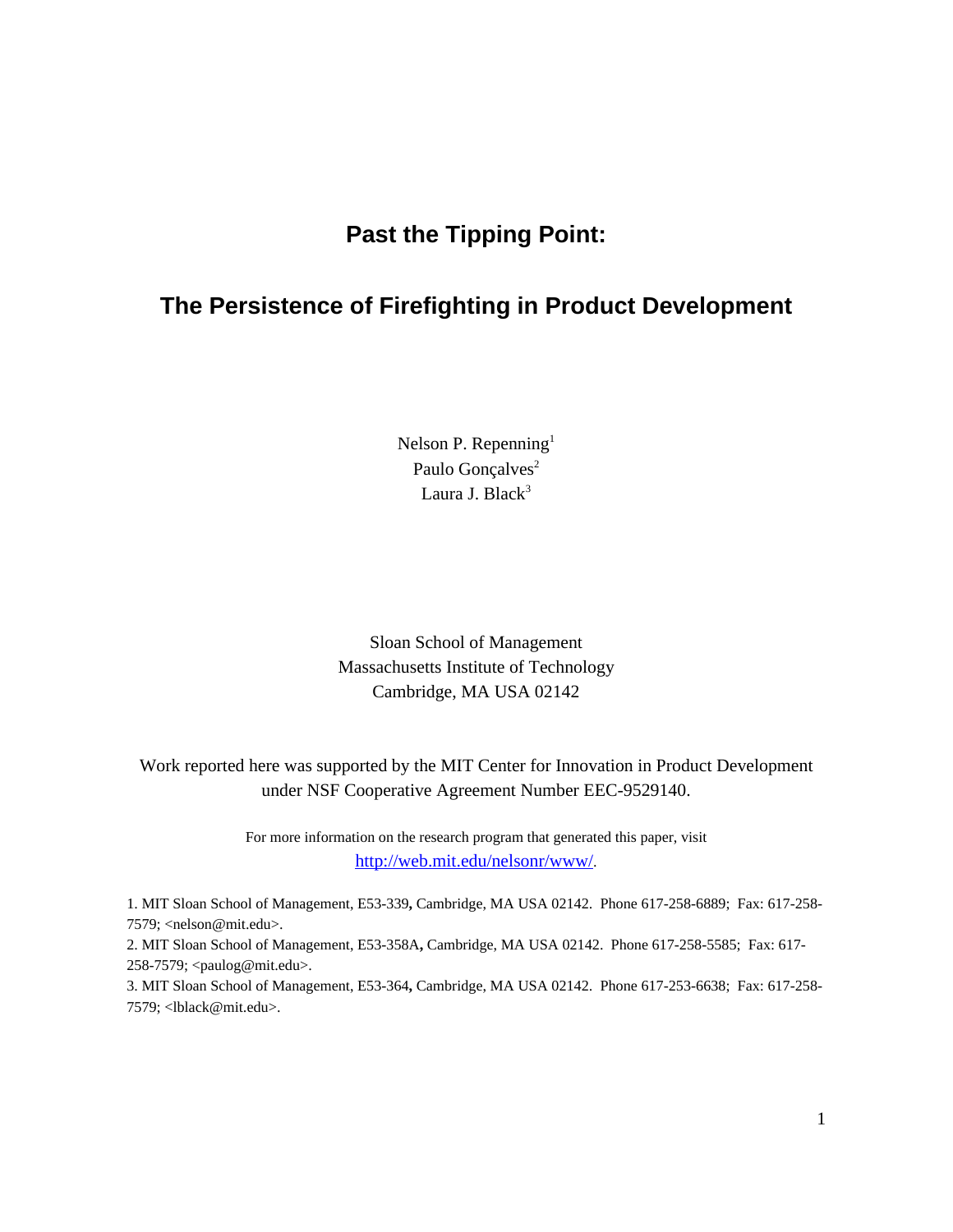## **Past the Tipping Point:**

## The Persistence of Firefighting in Product Development

### **Abstract**

One of the most common syndromes in product development is the unplanned allocation of resources to fix problems discovered late in a product's development cycle or *firefighting.* While it has been widely criticized in both the popular and scholarly literature, fire fighting is a common occurrence in most product development organizations. In this paper we try to answer three questions: (1) why does firefighting exist; (2) why does firefighting persist; and (3) what can managers do about it? The most important result of our studies is that product development systems have a *tipping point*. In models of infectious diseases, the tipping point represents the threshold of infectivity and susceptibility beyond which a disease becomes an epidemic. Similarly, in product development systems there exists a threshold for problem-solving activity that, when crossed, causes firefighting to spread rapidly from a few isolated projects to the entire development system. Our analysis also shows that the location of the tipping point, and therefore the susceptibility of the system to the firefighting phenomenon, is determined by resource utilization in steady state. Taken together, these insights suggest that many of the current methods for aggregate resource planning are insufficient and that managers wishing to avoid the firefighting dynamic must rethink their approach to managing multi-project development environments.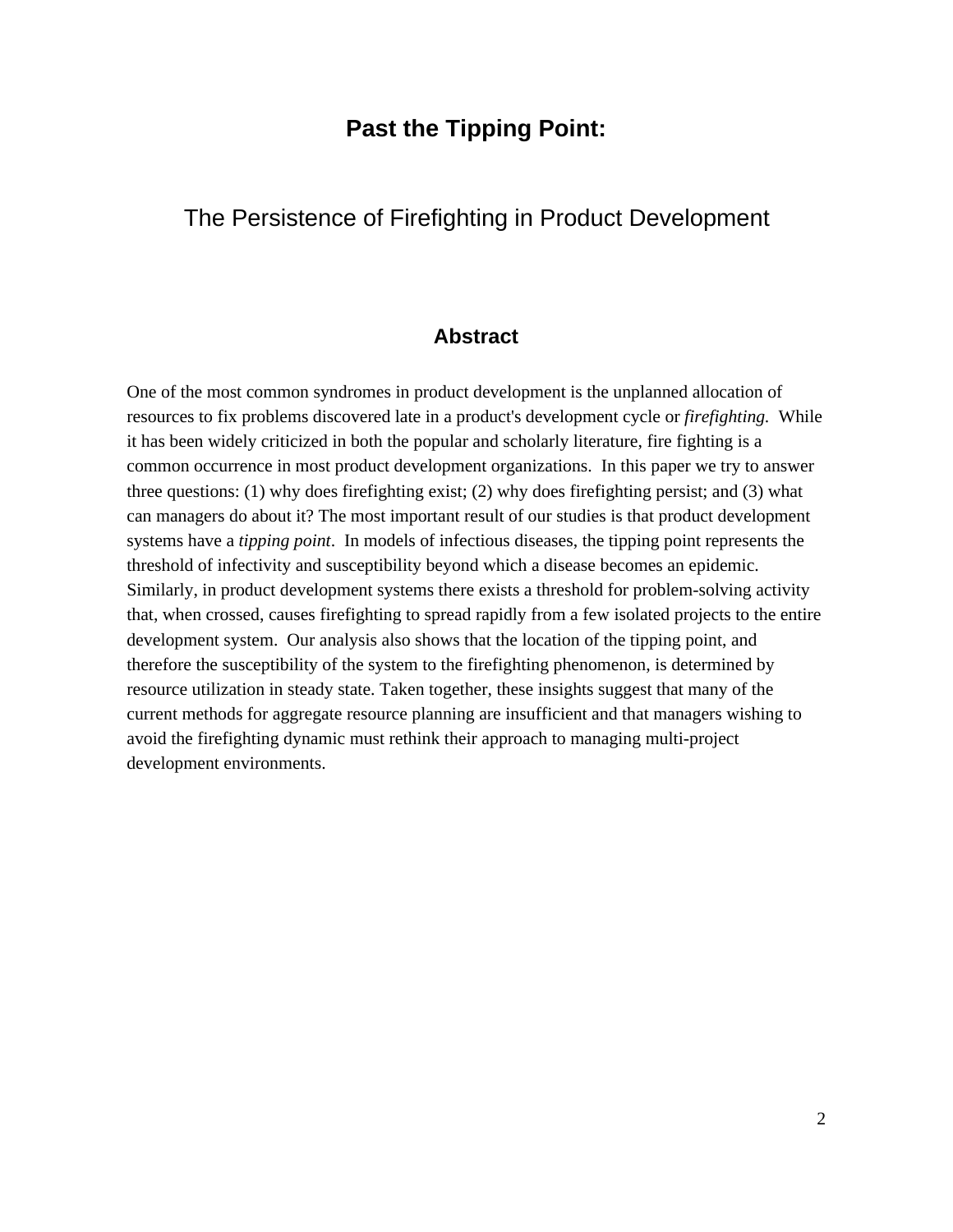#### **I. Introduction**

Both managers and scholars increasingly realize the central role that product development plays in creating competitive advantage. Given this interest, it is not surprising that the design of effective product development processes has received considerable attention from academics.<sup>1</sup> Yet despite this wealth of information and the best intentions of many product development managers, it is quite clear that practice does not always follow theory. A growing number of studies suggest that the development processes prescribed in the literature and the actual sequences of steps used to create products are two very different things.<sup>2</sup> Consider for example, the case of Project X, a major development project that we observed at a large US recreational products manufacturer:

Project X started a little late. In fact it wasn't initially scheduled in the product plan for the year in which it was launched. But an unmet market need, coupled with the postponement of another project suffering technical difficulties, meant that Project X suddenly became critically important to maintaining customer loyalty and business growth. Because it started late, the project team designing X didn't meet until well into the development cycle and initially the team members, the company's best developers, didn't have time to give X as much attention as it deserved. Furthermore, in order to match the development cycle of other projects launching at the same time as X, the team rushed through much of the project's up-front work and instead spent most of their time on actual design activities.

Rapid progress on design encouraged everyone and led the marketing organization to expand the scope of Project X. When prototypes revealed that the design had some serious flaws, however, it was clear X was in trouble. Significant rework would be needed to address the design concerns and the changes to requirements. With just a few months remaining before the planned launch date, X seemed at risk. But postponing Project X would jeopardize other projects whose designs had accommodated the geometry of X. Postponing X would also wreak havoc on future product plans that were premised on X being part the product line.

With so much at stake, the organization marshaled its considerable resources to make sure X succeeded. Developers worked almost non-stop for months, hand-carrying parts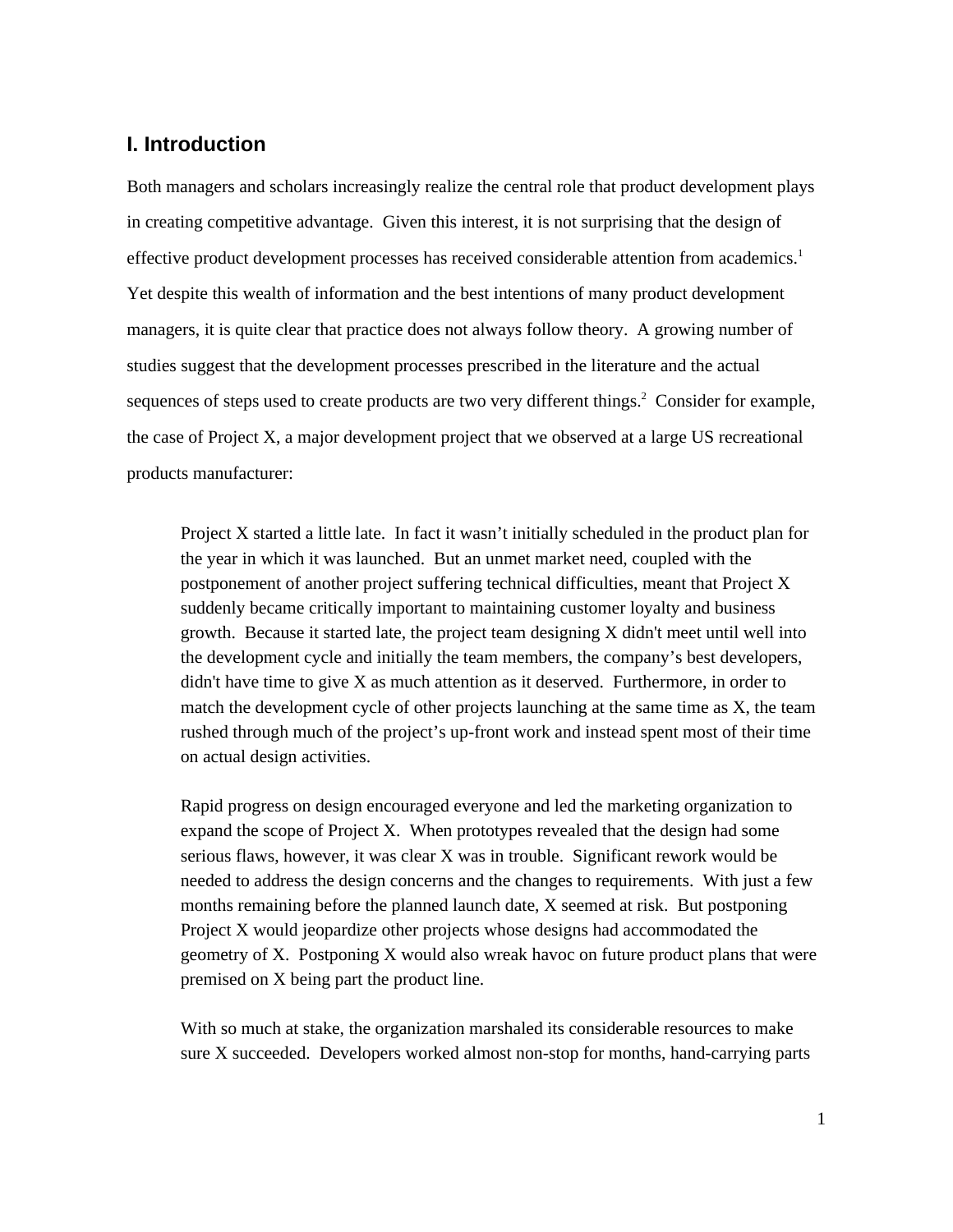to testing stations and personally visiting suppliers to resolve issues. More senior managers reviewed X's progress on a weekly basis and provided additional resources where needed. Even the vice-president of development pitched in, attending project reviews and making suggestions.

As it turned out, X ended a success. The product launched on time, and while a few minor issues required patching up once the product was in the field, on the whole the organization felt good about its effort. After all, just months earlier the entire model year was in jeopardy.

The last-minute heroics required to save Project X exemplify one of the most common and costly departures from the development processes prescribed in the literature, a phenomenon we label *fire fighting*. The metaphor of fighting fires is widely used in the management literature, typically referring to the allocation of important resources to solve unanticipated problems or "fires". In product development fire fighting describes the unplanned allocation of developers and other resources to fix problems discovered late in the development cycle. The costs associated with fire fighting are well documented and this mode of product development has been widely criticized in the product development literature.

Yet, despite its costs, it should come as little surprise that fire fighting occasionally occurs in the development of new products. Creating new products is a fundamentally uncertain task, often involving unproven technologies and processes. Further, the alternatives to fire fighting, such as letting a defective product reach the market or canceling it altogether, are often even less appealing. Indeed, many organizations show a remarkable ability to fight fires and transform troubled projects into marketable products. Further, managers often view the ability to engage in fire fighting as an important complement to more formalized development processes. As one manager at the company that created Project X said, "We are a good fourth-quarter team."

There is, however, a significant problem with this view. Our research suggests that the major problems that create the need for extra resources and departures from the standard development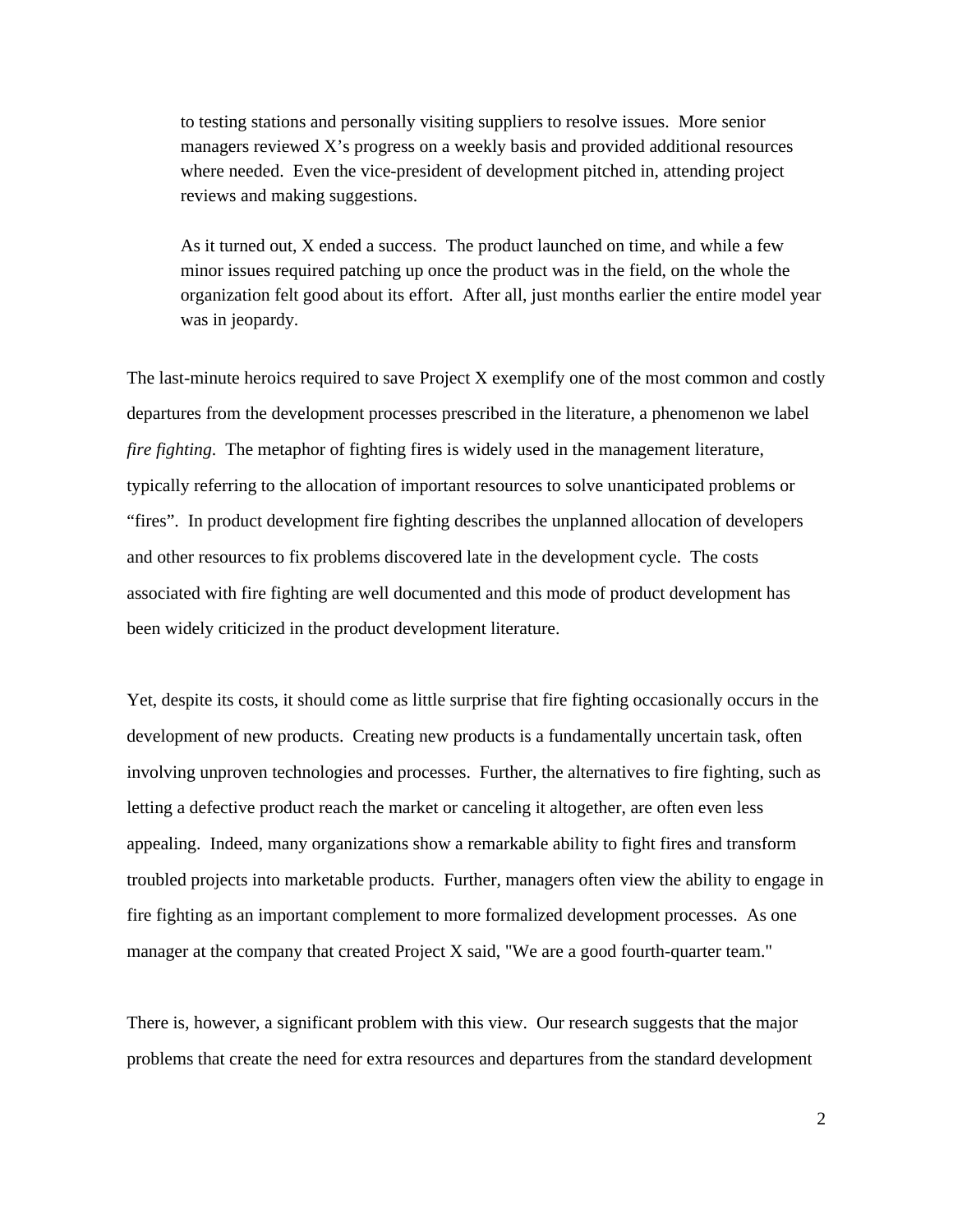process, although usually attributed to outside forces (changing customer requirements, problematic suppliers), are themselves the result of past fire fighting efforts. Further, while the ability to fight fires is often viewed as a necessary skill, required by the messy reality of developing complex products in a competitive environment, we find that even the isolated use of fire fighting can quickly spread to other projects, driving out the disciplined execution of the desired development process. In other words, organizations that resort to fire fighting in a few projects are likely to soon find that its use has completely replaced the more structured development process. In many organizations, fire fighting *is* the development process. Thus, fire fighting is not a complement to a more structured approach to new product development, but is, instead, an organizational pathology that, left unchecked, can significantly degrade an organization's ability to create high quality products.

In this paper we develop this idea by reporting the results of a system dynamics analysis of fire fighting. Our results arise from over five years of in-depth study of product development in major US manufacturing firms. Our research began with four in-depth case studies of efforts to improve product development at companies in four different industries (automotive, telecommunications, semiconductor and recreational products) from which we identified the phenomenon of fire fighting as a key impediment to performance in product development.<sup>3</sup> In the second phase, one of the original four companies allowed us to study its development process in even more depth. During this phase we conducted in-depth post mortem analyses for each of three consecutive model years.<sup>4</sup> Producing these "launch reports" entailed observing the actual launch of new products in the factory, interviewing every development team that completed a product in the given model year, reviewing problem logs kept during the development process, and collecting related quantitative data such as open concern reports. In total, the three researchers producing these reports spent over fifteen months at the research site. These data and the original four cases were then used as the basis for a series of system dynamics models targeted at explaining both the existence and persistence of fire fighting in product development.<sup>5</sup>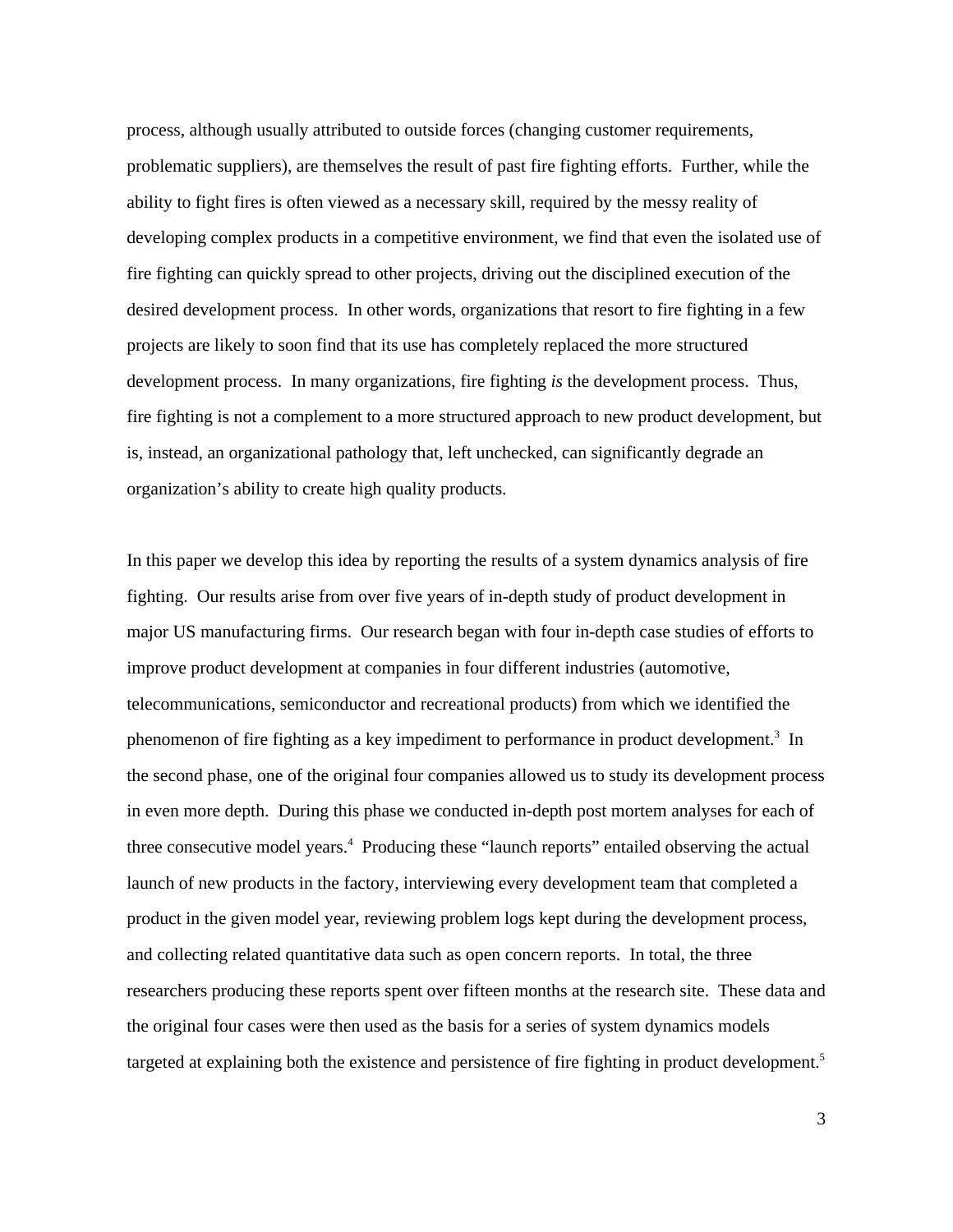The most important insight arising from our study is that product development systems have a *tipping point*. In models of infectious diseases, the tipping point represents the threshold of infectivity and susceptibility beyond which a disease becomes an epidemic. Similarly, in product development systems there exists a threshold for problem-solving activity that, when crossed, causes firefighting to spread rapidly from a few isolated projects to the entire development system. In other words, firefighting is a *self-reinforcing* syndrome: Once it occurs in one project, it can quickly spread to others, permanently degrading the capability of the entire development system.

Practically, this finding has three implications. First, it suggests that fire fighting, while initially used only when a project gets "in trouble", can quickly become the *de facto* development process. A reliance on fire fighting has a tendency to drive out proper process execution. Second, this also implies that even a *temporary* increase in workload can initiate the firefighting dynamic and cause a *permanent* decline in system performance. While the costs of permanently overloading a development process are now well recognized, the existence of a tipping point suggests that such systems are even more fragile. Even a temporary overload can initiate a vicious cycle of costly fire fighting. Third, our analysis shows that the location of the tipping point, and therefore the susceptibility of the system to the firefighting phenomenon, is determined by resource utilization in steady state. As more work is introduced into the system, progressively smaller shocks are needed to initiate the downward spiral of increasing problems and fewer resources available for their prevention. Thus, development managers face an important trade-off between steady-state performance and the system's ability to accommodate unanticipated changes in resource requirements without descending into the firefighting cycle. Taken together, these insights suggest that many of the current methods for aggregate resource planning, while necessary, are insufficient to prevent fire fighting and that managers wishing to avoid it must rethink their approach to managing multi-project development environments.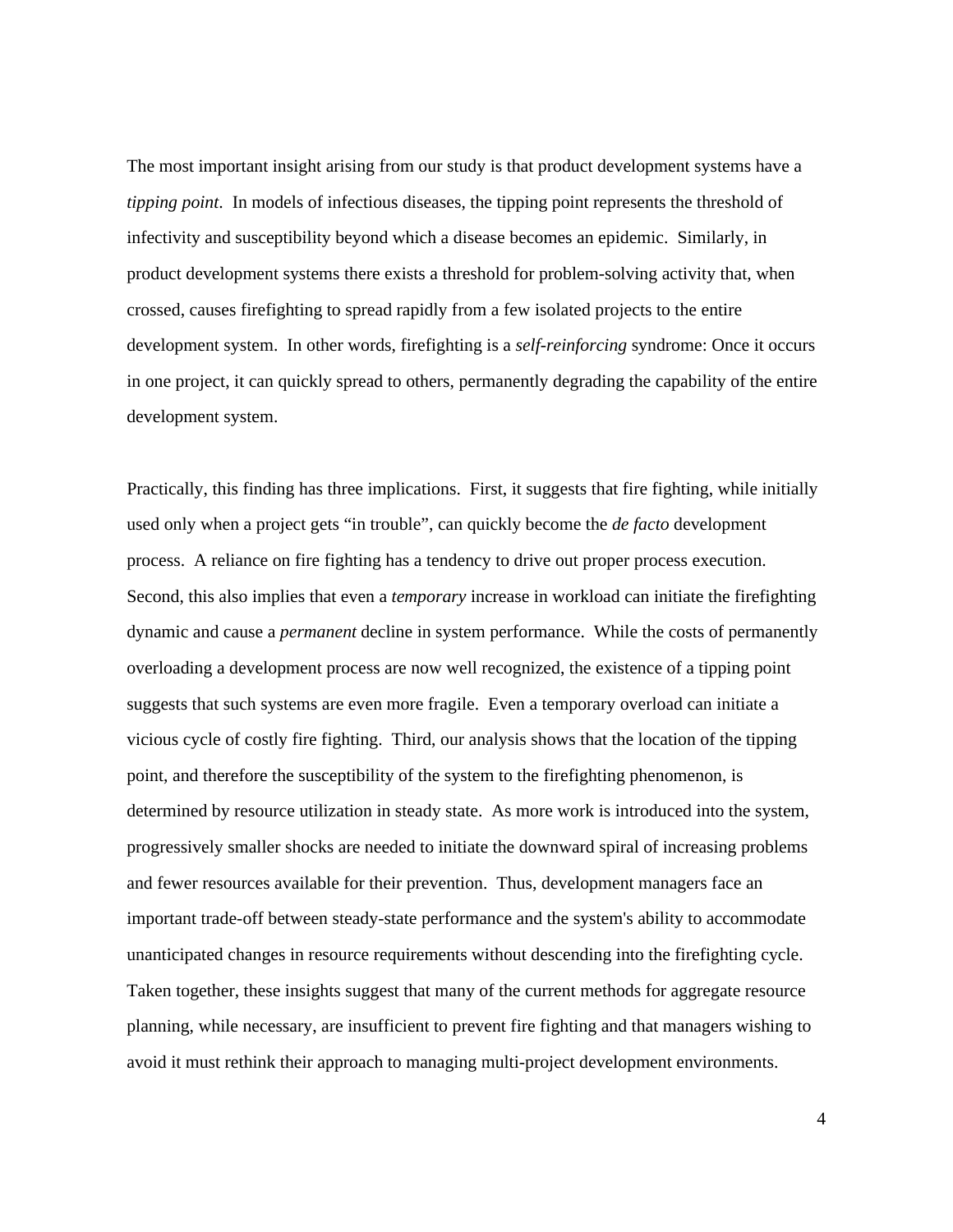The rest of the paper progresses as follows: In the next section we present the main insights arising from our research by developing a simple system dynamics model of fire fighting in product development. In the following section we discuss the psychology of managing and learning in such environments and explain why fire fighting is likely to be so persistent. We conclude with discussion of what firms can do about it.

### **II. Why does fire fighting spread?**

To understand both the existence and persistence of fire fighting in product development, we have developed a number of system dynamics models.<sup>6</sup> While some of the models are quite complex, the most important insights can be developed in a fairly simple framework. So, to understand firefighting, consider the following stylized model of a product development system (Figure 1).



Figure 1: Overview of the Development Process

Suppose an organization has a two-step development process. First, there is a concept development phase designed to identify the customer's needs, develop the product concept, and select the supporting technologies. Second, there is a product design and testing phase, in which the concept developed in the previous phase is turned into an actual product. For simplicity we make the assumption that the organization works on only two products at once, each in a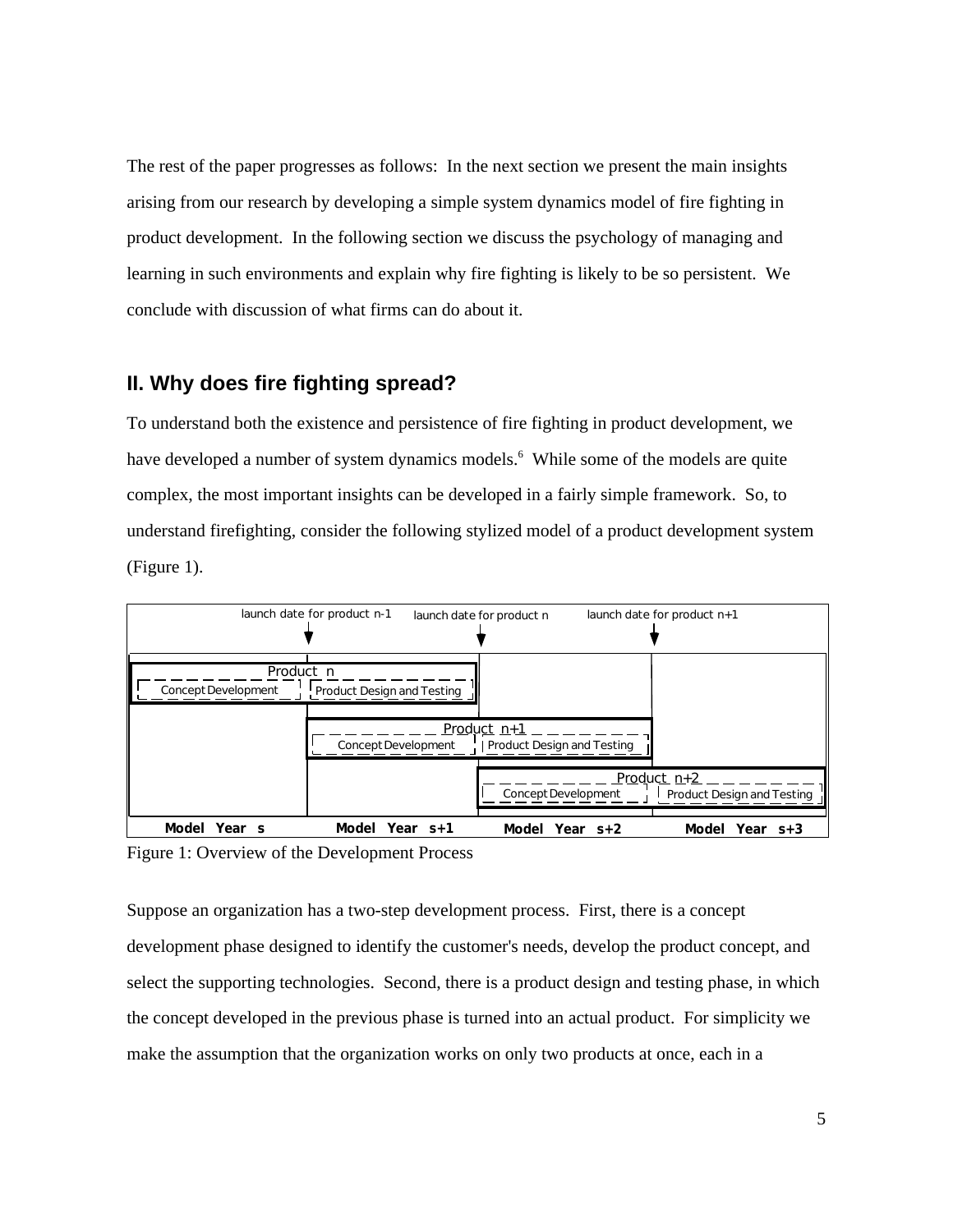different phase. As shown in Figure 1, in this simple model the organization launches one new product every year and at any moment in time must divide its attention between completing the design on this year's product and developing the concept for next year's product. Our modeling studies show however that our results are robust in more realistic settings.<sup>7</sup>

To understand the dynamics possible within this simple framework we need to capture the interconnections between the two phases. We first assume that executing each phase requires allocating development resources to complete a set of tasks. In the concept development phase, tasks include activities like documenting customer requirements and making the final selection between candidate concepts. In the design phase, the tasks are related to creating and testing the product. The primary role of concept development activities is to make the downstream design work more effective by, for example, documenting customer requirements, establishing the project scope, and demonstrating the feasibility of the chosen technologies. However, when resources are scarce, the tasks in the concept development phase can be skipped – products can be passed to detailed design with few documented customer requirements, an ambiguous scope, or unproven technologies.<sup>8</sup> The consequence of skipping these tasks, however, is that the probability of completing a design task correctly falls. For example, as we have often observed, an organization can skimp on documenting customer requirements but may have to make substantial changes later in the development cycle when early prototypes reveal mismatches between the initial concept and the customers' desires.<sup>9</sup> We capture these dynamics in figure 2.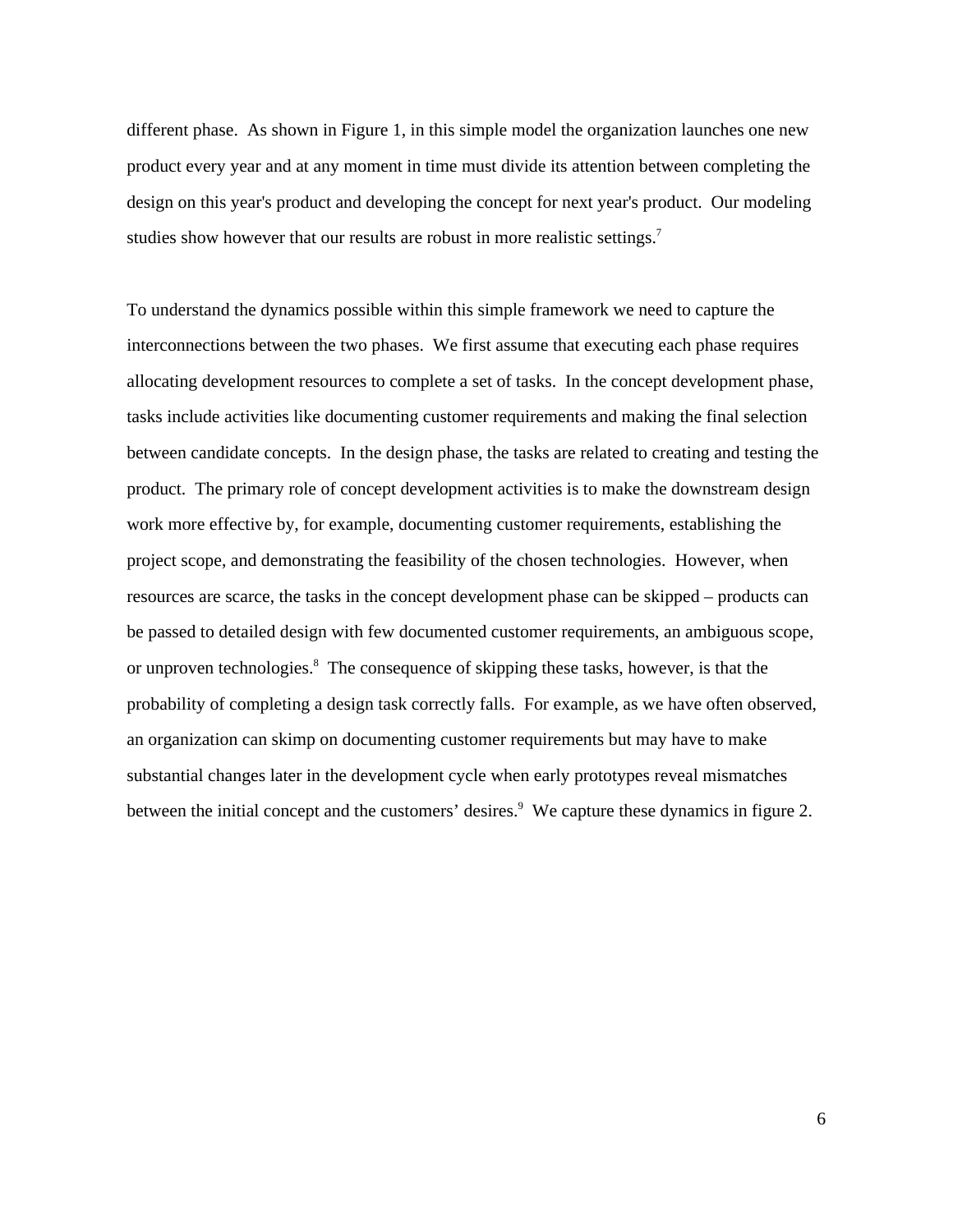

#### Figure 2: The Feedback Structure of Multi-Project Product Development

The inner feedback loop represents the decision process of managers allocating resources among competing projects in the development process. Our field studies suggest that, when resources are scarce, the projects nearing launch receive priority. Thus, for example, if there is a rise in problems in the design phase of the project nearest launch, then the *Problem Gap*—the accumulation of unresolved issues in design, components that don't work, bugs in the software, etc.—rises, leading the organization to allocate its resources to fixing the design problems. As the *Design Problems in This Year's Product* decrease, the *Problem Gap* falls, and fewer resources are devoted to this year's product. This is the desired balancing dynamic of the *Rework Loop*--the system acts to balance, or counteract, a change in any variable in the loop and reduce the *Problem Gap* to zero.

The often unintended consequence, however, is that allocating more developers to the design phase of the product nearest launch decreases *Resources Dedicated to Next Year's Product.* Fewer resources dedicated to the concept development phase of next year's product reduce the completion rate of the concept development activities for next year's product. This in turn increases *Design Problems in This Year's Product* when next year's product transitions to the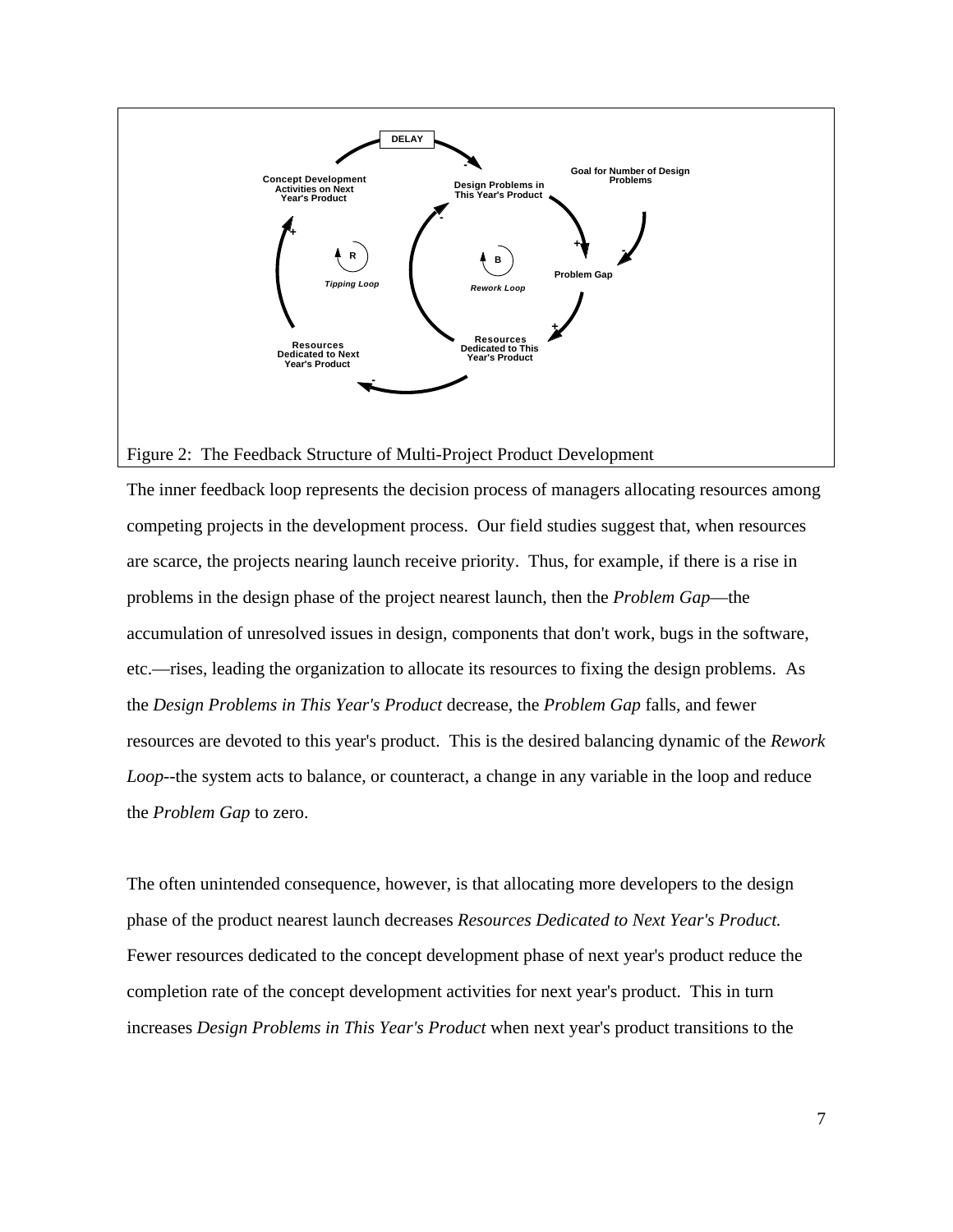downstream phase. The *Tipping Loop* is a reinforcing feedback that amplifies a change in any variable in the loop. It can operate as a virtuous cycle–more resources devoted to concept development lead to fewer errors in the design phase, freeing still more resources for concept development on the *next* year's product–or it can become a vicious cycle in which more problems in the downstream phase draw resources away from the concept development activities that might prevent those problems in future products.

While simple, the model captures a set of interconnections that have repeatedly emerged from both our field studies and subsequent modeling efforts as central to understanding the firefighting phenomenon. Further, while we have conducted extensive simulation analysis on these models, the core insights can be developed graphically using the *phase plot* (which was derived from the model's structure) shown in Figure 3.<sup>10</sup>

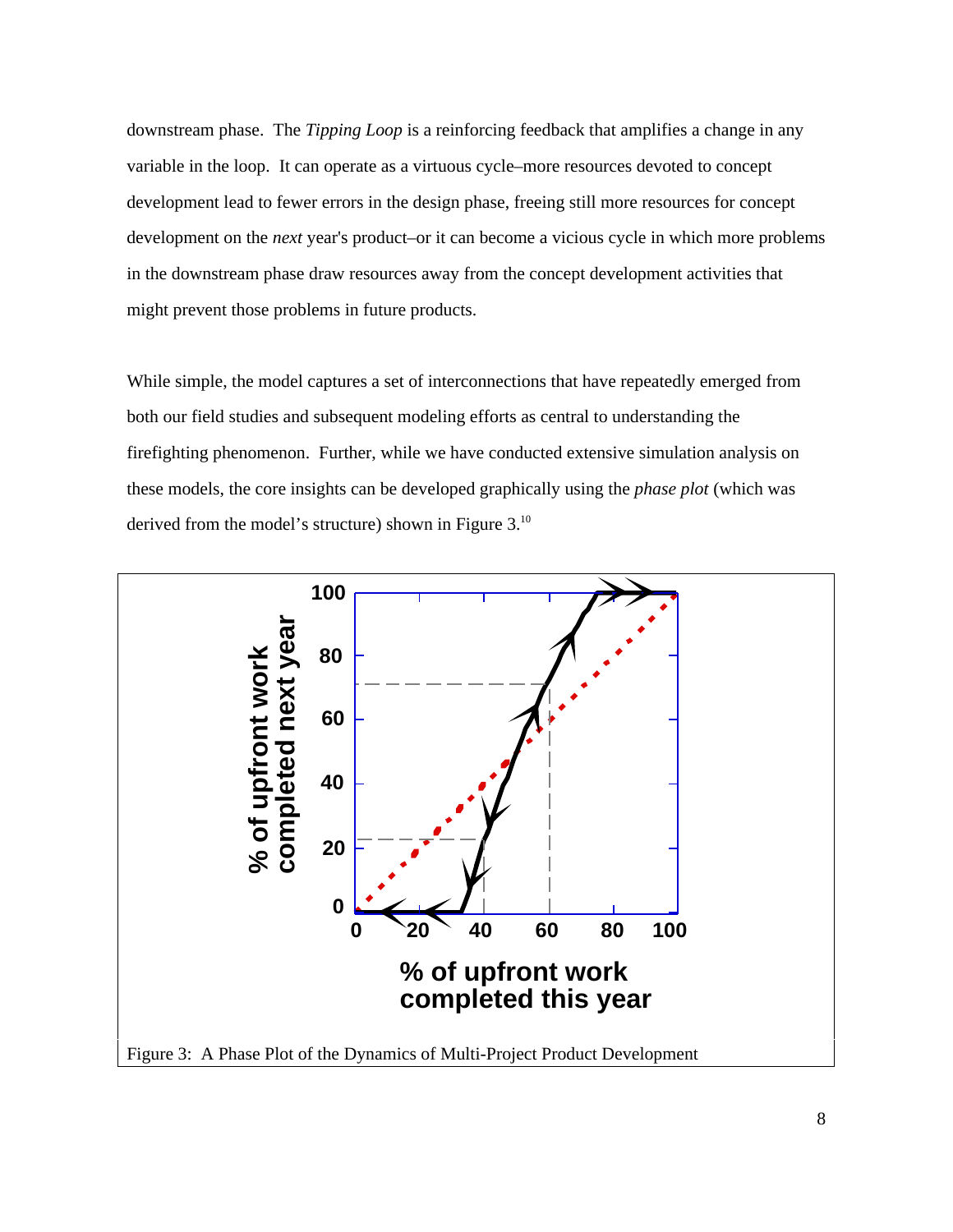The horizontal axis of the phase plot represents the fraction of the concept development work completed in the current model year, while the vertical axis captures the fraction of the concept development work that will be completed next year. The solid, upwardly sloping line shows how, given the structure of the system, the amount of concept development work will evolve from year to year. Thus, to read the plot, start at any point on the horizontal axis, go straight up until you reach the solid line and then go straight left to the vertical axis. By relating what happens this year to what will happen next year, the phase plot provides a simple summary of the system's behavior and provides a useful tool to discuss how product development processes behave over time.

To understand the diagram and its implications for managing product development, suppose that our simulated organization accomplishes about 60 percent of its planned concept development work. In this case, to determine what will happen next year, we can, following the dotted line, read up and over to find that, if it accomplishes 60 percent of the up-front work this year, the dynamics of the system are such that it will accomplish about 75 percent of the up-front work next year. If it completes 75 percent of the early phase work next year, what will happen the year after that? Return to the horizontal axis, start at 75 percent, and again read up to the solid black line and over to the vertical axis to find that in year number three it will accomplish almost 100 percent of the concept development work. In the example so far, then, the system is driven by a *virtuous* cycle. The positive tipping loop shown in Figure 2 works in the upward direction: each year a little more concept work is done, decreasing errors in the actual design phase and freeing downstream resources to complete even more concept development work in the next year. Thus, if this cycle continues, each successive model year will require less fire fighting and the system converges to the point where the organization accomplishes all its desired up-front work every year.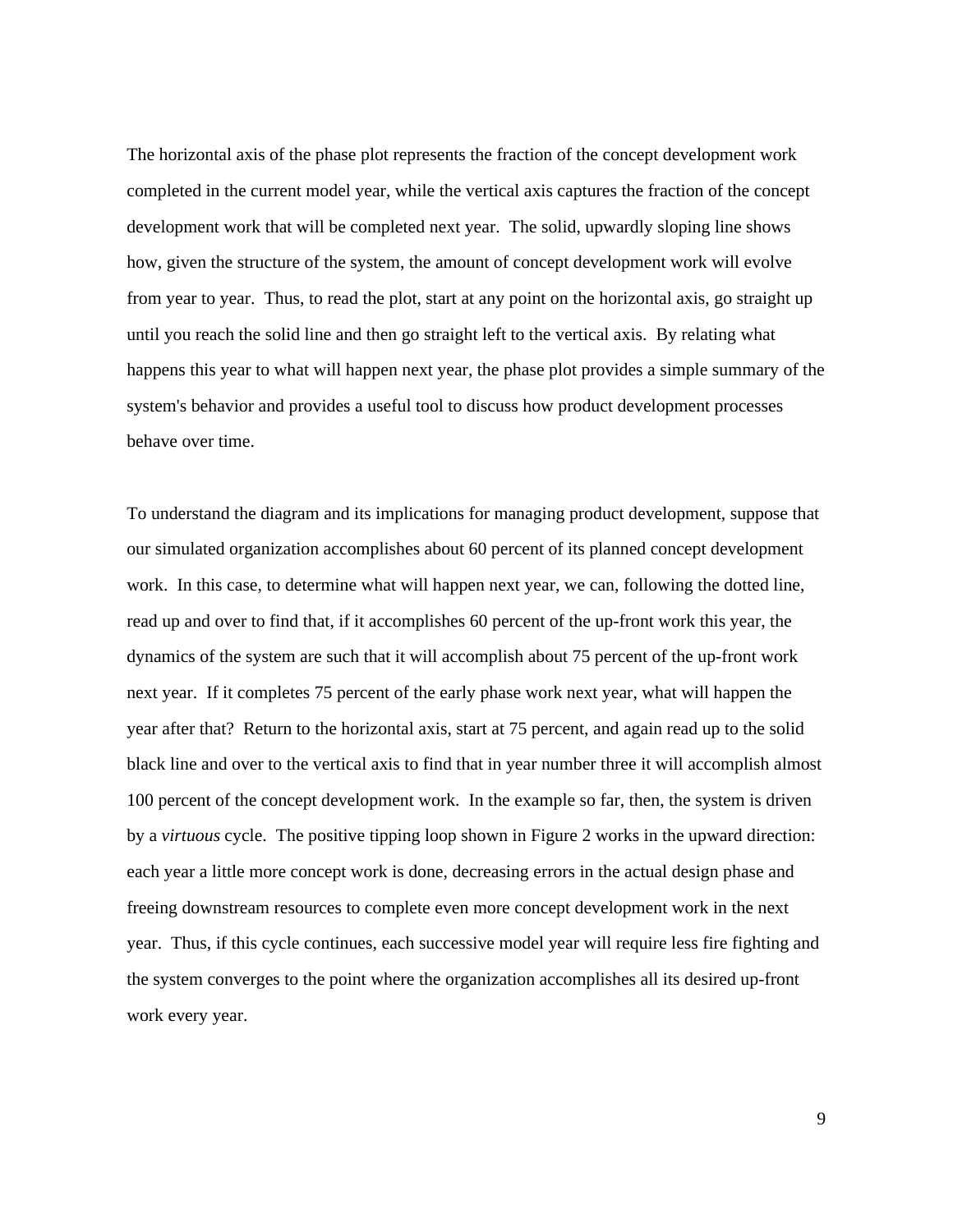In contrast to this desirable state of affairs, consider another example. Imagine this time that, for whatever reason in a particular year, our organization accomplishes only 40 percent of its planned concept development activities. Now, reading up and over, we find that instead of completing more early phase work next year, due to the greater defect rate in down stream activities, the organization actually completes less—in this case about only 25 percent. In subsequent years the situation deteriorates further in a *vicious* cycle of declining attention to upfront activities and increasing error rates in design work. In this case, the reinforcing tipping loop works in the downward direction. Here the growing need to fight fires in the downstream phase progressively reduces the completion of the early phase work until the system converges to a mode in which concept development work is not done. Here, the organization's ongoing struggle to fix problems in the project closest to launch effectively drives out the desired development process.



Figure 4: Two Stable Execution Modes in the Multi-Project Product Development System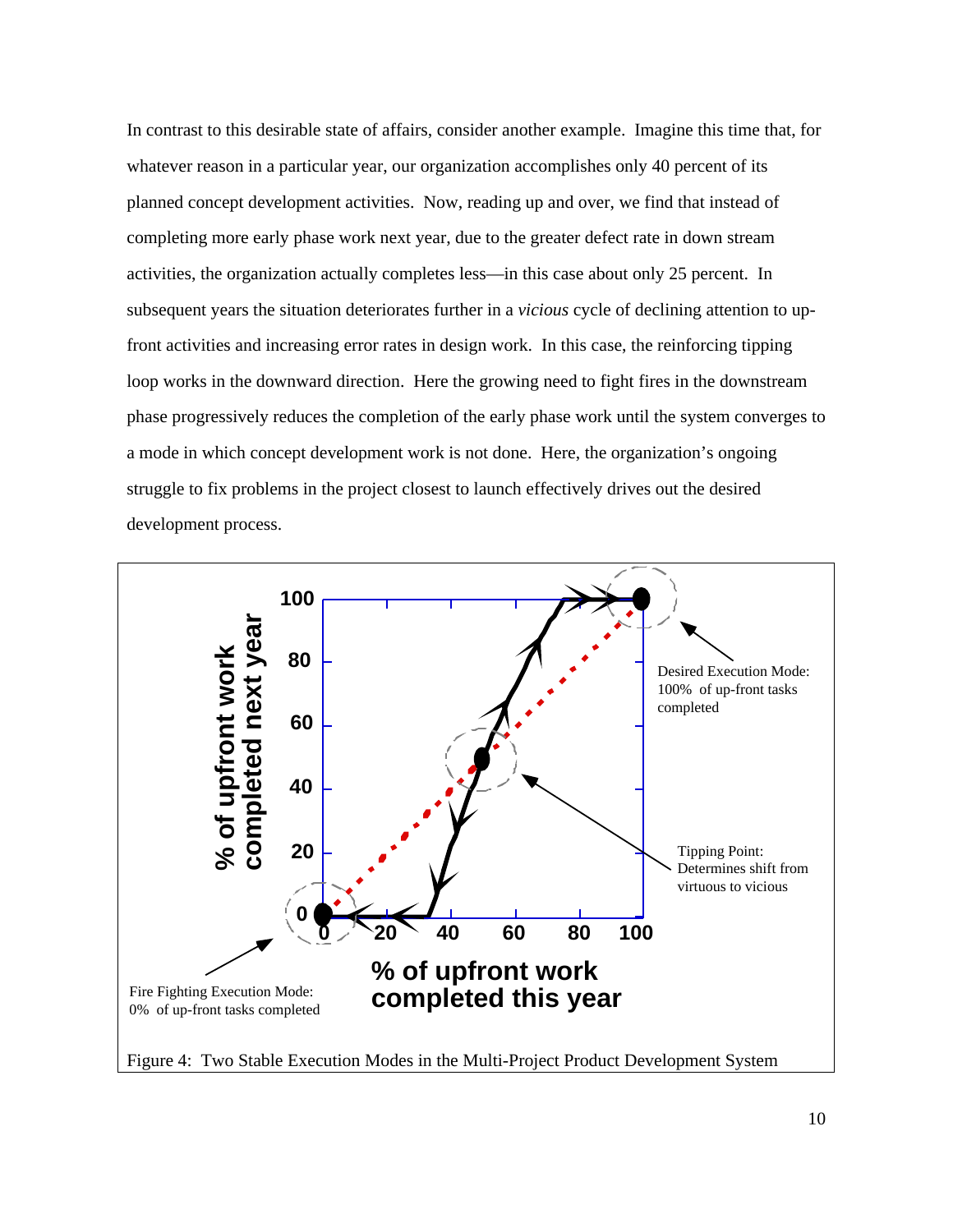The analysis offers some interesting insights into the behavior of product development systems. First, as shown in Figure 4, it suggests that such systems tend to converge to one of two execution modes (highlighted by the two solid black dots at the upper right and lower left corners). Either they will benefit from a virtuous cycle of increasing attention to up-front activities and decreasing error rates in downstream work, or they will be trapped in a vicious cycle of increased firefighting and decreased attention to the early phase work that might have prevented those crises in the first place. In other words, two product development systems, despite being identical in every way, could potentially produce very different levels of performance, depending only on the initial attention given to up-front work.

Second, Figure 4 also highlights that these two modes are separated by a tipping point (highlighted by the solid black dot at the center of the diagram where the phase plot crosses the 45-degree line). The tipping point is critical to understanding the dynamics of the system because it represents the fraction of concept development completion at which the reinforcing tipping loop shown in Figure 2 switches directions, changing from a virtuous cycle that eliminates fire fighting to a vicious circle that reinforces it. This means that, if the system starts in the desired execution mode, and for whatever reason, the fraction of concept development work falls below the tipping point, the system will never recover. Instead, it will descend in a downward spiral of increasing error rates and decreasing resource adequacy, eventually becoming trapped in the firefighting mode.

The following experiment highlights the role of the tipping point in determining the system's behavior. We simulate our model under three different scenarios.<sup>11</sup> First, we run the model in steady state to show its behavior in the absence of any outside shocks. In the second case, we simulate the model again, but this time, in model year one we temporarily increase the workload by 20 percent. Such an increase in workload could also represent a particularly challenging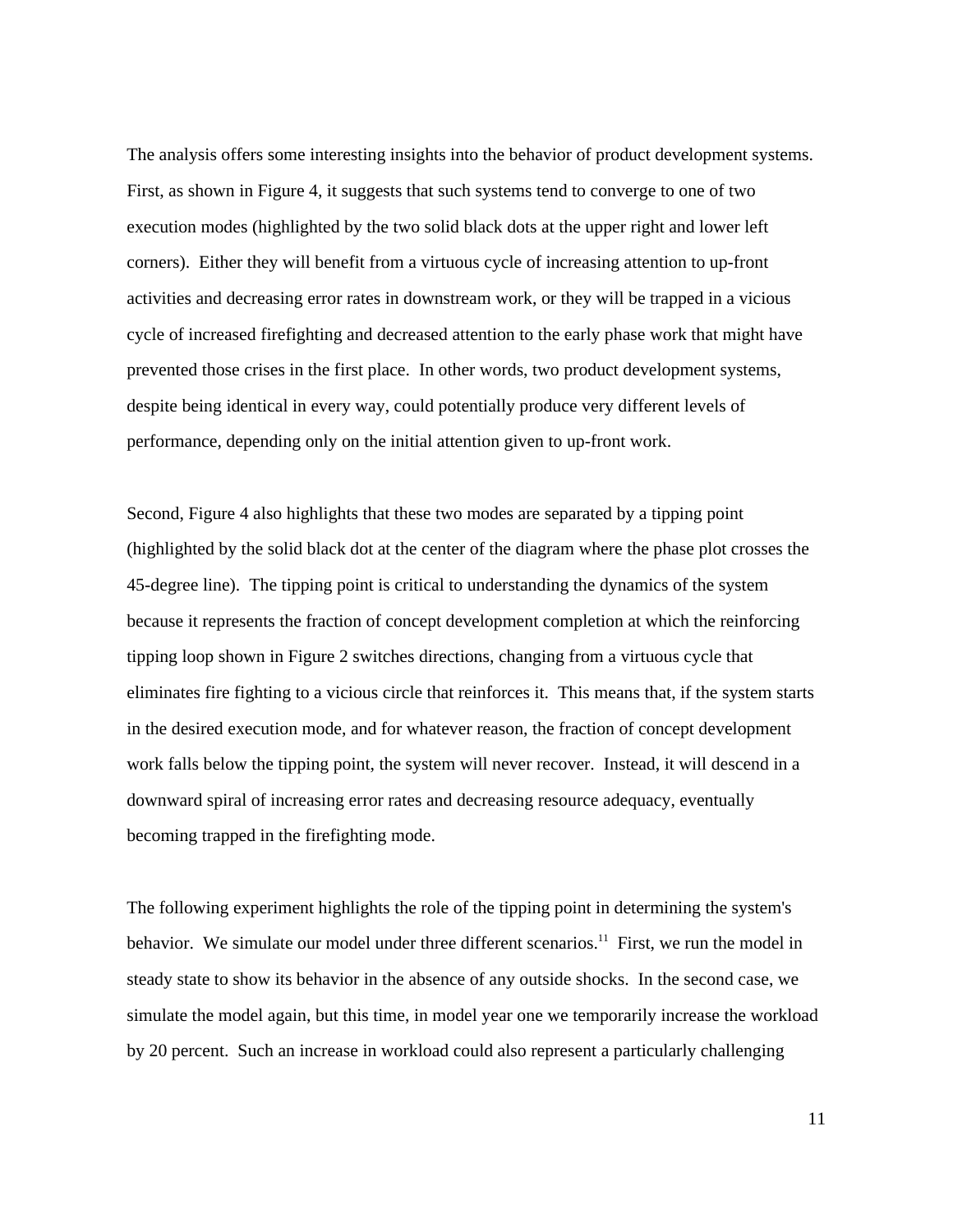model year or the cost of introducing a new technology. In the case of Project X, the increase represents the actual workload due to a late start and changes in the product scope. Finally, in the third case, we introduce another one-time change in workload, but this time it's a 25 percent increase. The results are shown in Figure 5.



As the figure highlights, before the change in workload, the simulated organization operates in the desired mode: It completes all the concept development work and consequently finds relatively few defects in the downstream phase. Not surprisingly, when the 20 percent increase in workload is introduced, performance declines. The extra workload means that less concept development work is done and, consequently, the quality of the final product suffers. But the decline in quality is temporary; eventually the system recovers to its initial capability. In contrast, however, the system's response to a 25 percent increase in workload differs. This is the mode of operation characterizing Project X, where much of the team's time was spent on actual design activities instead of up-front conceptual work, and, consequently, prototypes revealed serious design flaws. Unfortunately for the real organization launching X, and the organization simulated here, the system never recovers. Instead, it descends into a firefighting cycle in which up-front activities receive little attention and quality permanently declines.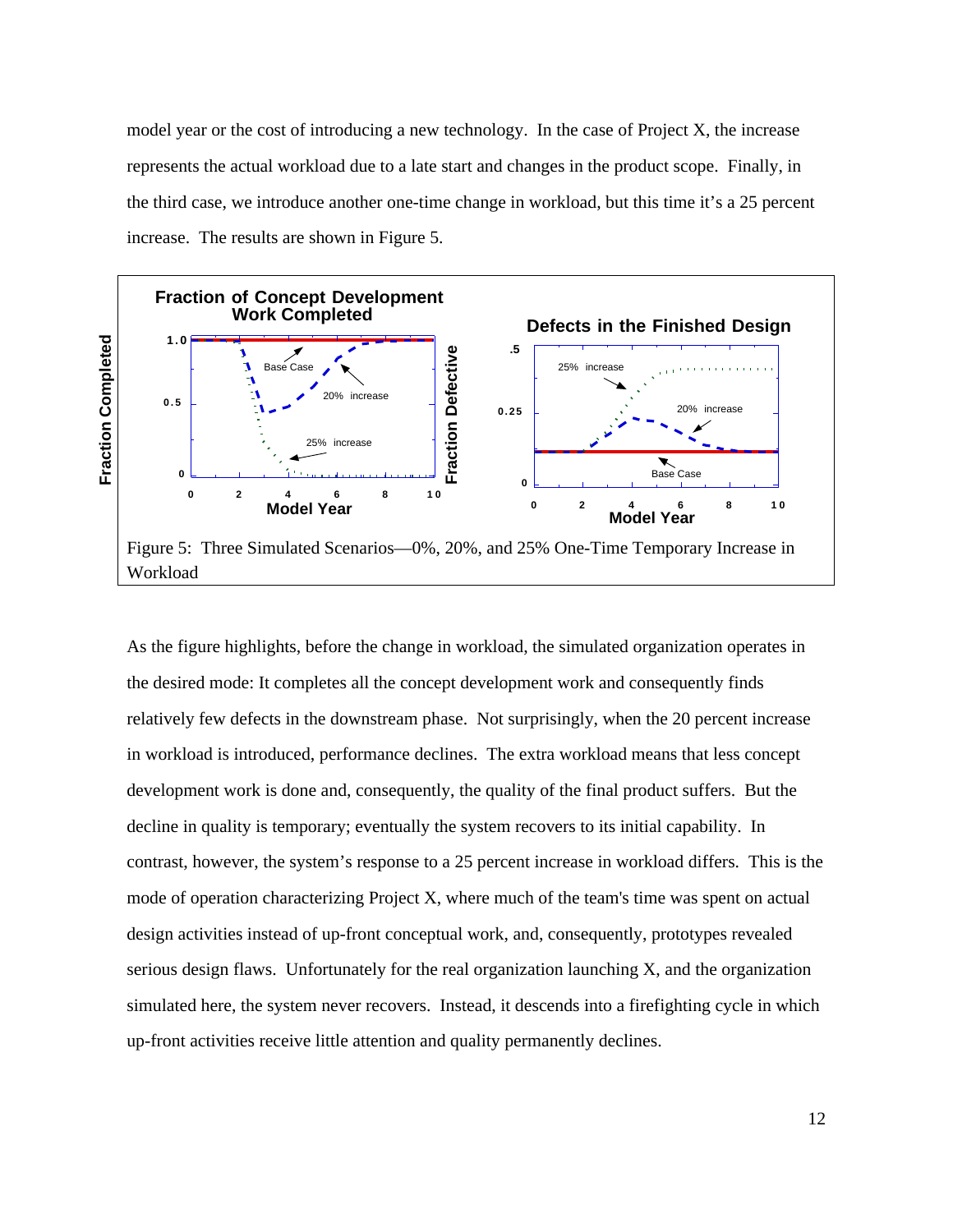Why is the system able to handle a 20 percent temporary increase in work but not 25 percent? A 20 percent increase is not quite sufficient to push the system over its tipping point. Thus, with time, the system recovers to its original capability. In contrast, the 25 percent increase pushes the system over the threshold, sending the simulated organization on a new path towards the firefighting equilibrium.

What does this mean for the management of product development systems? First, it suggests that a *temporary* increase in workload (and the consequent need to engage in fire fighting) can cause a *permanent* decline in performance. Most managers are now well aware of the costs of permanently overloading a development system. Our analysis suggests that the situation is worse—even a temporary overload can ignite the vicious cycle of self-reinforcing fire fighting. Thus, managers considering the possibility of tackling just a little more work should be aware that such efforts, while possibly successful in the short run, can jeopardize the long-term health of the development system.

The second important implication for managing product development comes in realizing that the level of resource utilization determines the location of the tipping point. The tipping point can be viewed as the balance between workload and resources beyond which an organization *cannot* accomplish all of the tasks necessary to properly execute the projects currently underway. As managers put more projects in the product plan, thereby increasing resource utilization (the percentage of people working at full capacity during all available work hours), the tipping point moves up and to the right. As steady-state resource utilization increases, smaller and smaller increases in workload (no matter how temporary) can propel the organization into the firefighting syndrome. Thus, a fully utilized product development system is also a system constantly on the verge of descent into fire fighting. The phase plots in Figure 6 depict how the location of the tipping point shifts with changes in resource utilization.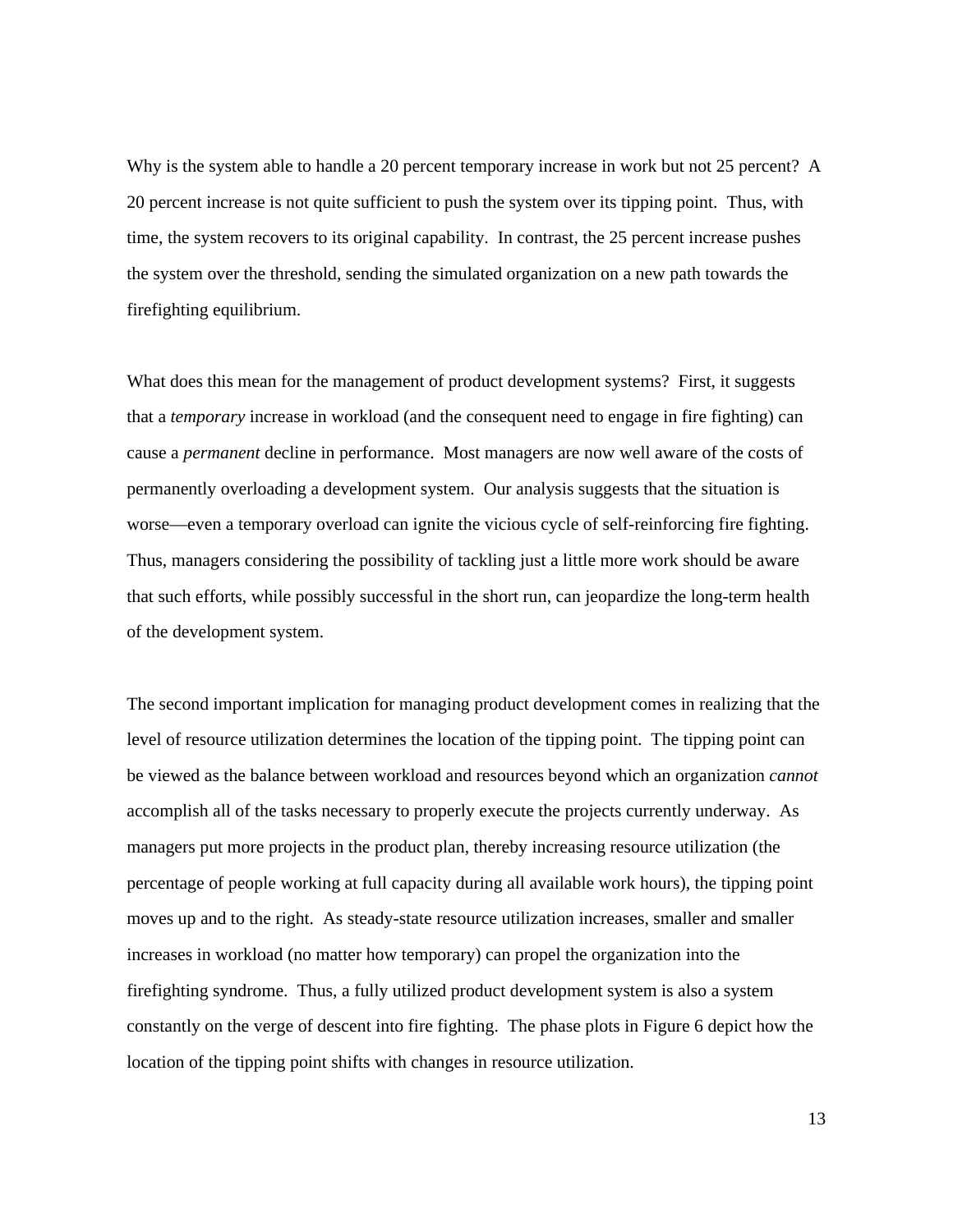

Not surprisingly, managers frequently want to know where their development system is relative to its tipping point. While determining the exact location of the tipping point is difficult, a number of symptoms indicate that resource utilization is precariously high. For instance, interviews at one organization yielded numerous indicators of a system caught in a vicious dynamic of firefighting. From design engineering, we heard, "There are insufficient resources for the work." "Morale suffered [with ongoing problems in a high-visibility project]." "There's a lot of illness among the group." Similarly, manufacturing engineers observed, that "Manufacturing engineers are working round the clock, 24 hours a day" and that "Turnover in manufacturing engineering is high--in five years maybe 15 percent of the original staff is left."

#### **III. Why does firefighting persist?**

So far we have tackled the problem of understanding why firefighting exists. As the analysis shows, this syndrome ultimately has its roots in the fact that early-phase tasks, while highly effective in the long run, can be skipped when resources are scarce. Managers who try to "stretch" and accomplish just a little more, while producing success in the short run, often push their development systems over the tipping point and into the downward spiral of decreasing attention to up-front tasks and increasing problems in downstream projects. As mentioned in the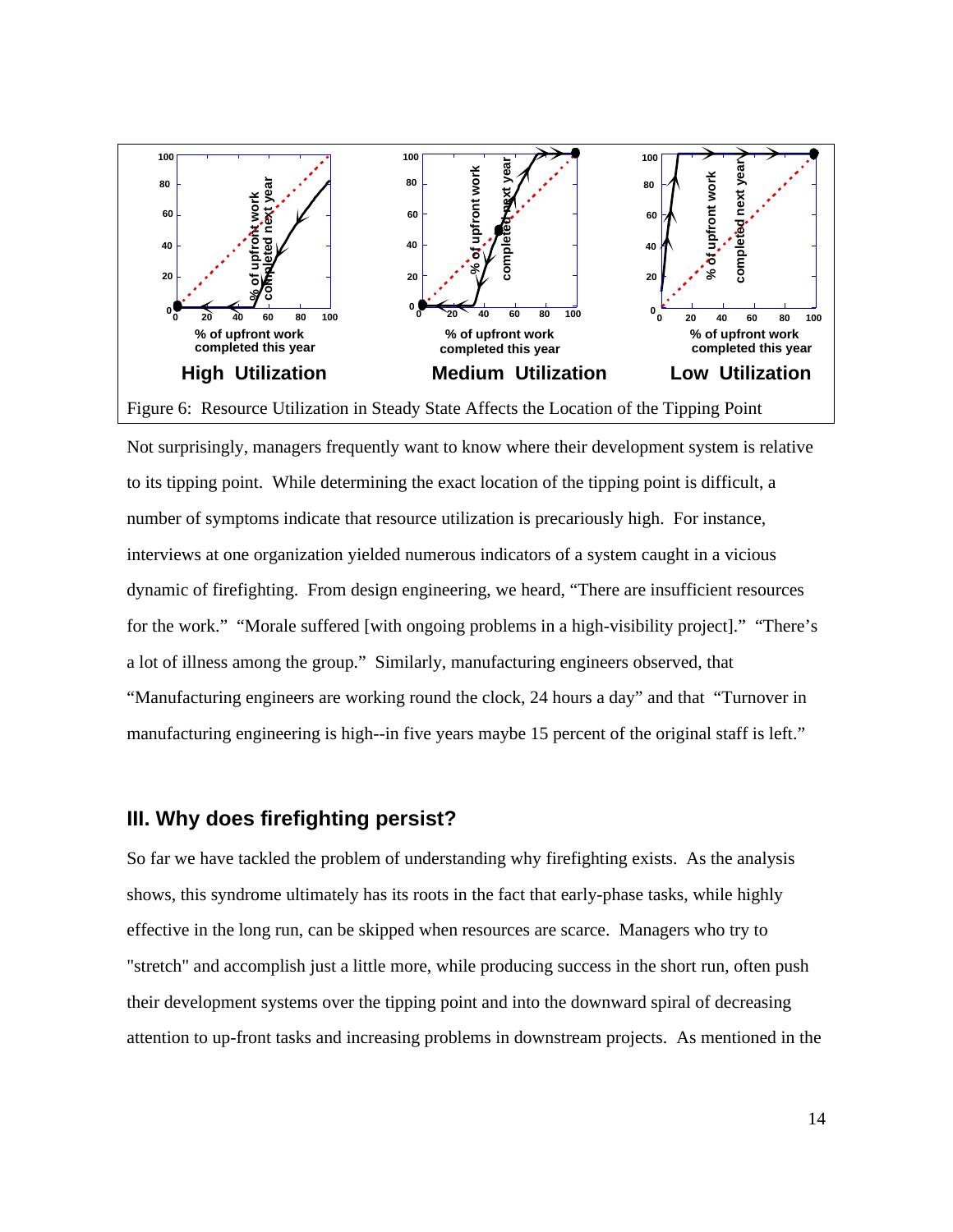introduction, this scenario repeats itself in numerous organizations, so the question naturally arises, wouldn't managers eventually figure this out? The unfortunate answer to this question is that, without a detailed understanding of the dynamics such a system generates, managers are unlikely to recognize--much less overcome--the firefighting syndrome.

Consider what happens when a manager in a system like the one described above decides to take some resources away from a project in its early, concept development phase, and allocate them to fighting fires in a struggling downstream project. As the discussion above suggests, this decision has two consequences. First, with the additional resources, the troubled *project* improves. This happens quickly, the impact of the decision is easy to assess, and it has a fairly certain outcome. Later, however, these same actions, if they push the development organization over the tipping point and ignite the firefighting cycle, degrade the performance of the product development *system.* In contrast to the improved performance of the specific project, this outcome doesn't happen right away–it can take a number of years for these dynamics to unfold– and the impact of these actions is difficult to assess. Thus, managers making resource allocation decisions in such systems face a "better-before-worse" trade-off in which the positive but transient consequence of the decision to engage in fire fighting happens quickly and is easy to assess, while the negative but permanent consequence occurs only with a delay and is difficult to characterize.

In such situations psychologists, economists, and others who study decision making have reached a clear conclusion: People do not learn to manage such systems well.<sup>12</sup> In experiments ranging from managing a simulated production and distribution system to fighting a simulated forest fire to managing a simulated fishery, people overweight the short-run positive benefits of their decisions while ignoring the long-run negative consequences.<sup>13</sup> People who play these games produce wildly oscillating production rates and inventory levels, they allow the firefighting headquarters to burn down, and they destroy the fishery through over-fishing.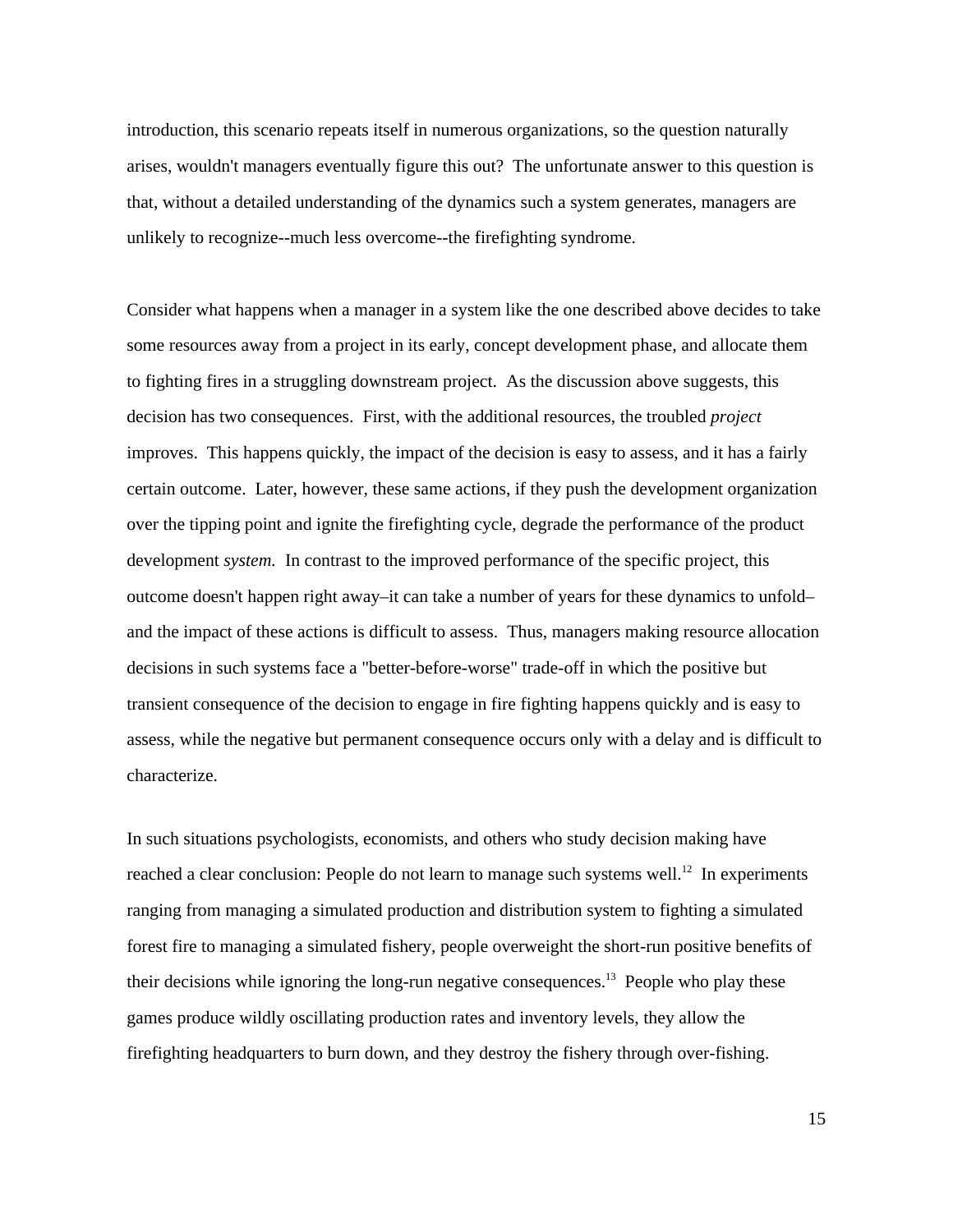Applying these results to the product development context suggests both that managers will typically favor downstream projects and that they are unlikely to learn to overcome the undesirable dynamics that such a bias creates.

The problem is still worse. The fact that the health of the development system rests on managing across projects makes identifying and analyzing the source of difficulties challenging. When a development organization is caught in the firefighting cycle, people know something is wrong, but they don't necessarily know exactly what the problem is. When performance is persistently low, managers are more likely to blame the people who work for them than the structure of the development system.<sup>14</sup> Thus, as performance begins to decline in a downward spiral of firefighting, not only are managers unlikely to learn to manage the system better, but they are also likely to blame their designers, developers, and project managers. To make matters worse, the system provides little evidence to discredit this hypothesis. Once firefighting starts, system performance continues to decline, even if the workload returns to its initial level. Furthermore, managers will observe developers spending less and less time on up-front activities like concept development, providing powerful evidence to confirm managers' mistaken belief that developers are to blame for the declining performance. The result is one example of the more general dynamics discussed in another paper in this issue (see "Nobody Ever Gets Credit for Fixing Defects that Didn't Happen"). Management teams become increasingly frustrated with a development staff they perceive as lazy, undisciplined, and unwilling to follow the prescribed development process, and the development staff becomes increasingly frustrated with managers who, they feel, do not understand the realities of launching new products and, consequently, set unachievable objectives.

To summarize, we tip our systems because actions that appear rational at the project level– the use of fire fighting to compensate for unplanned problems–undermine effective management of the development system. And once the system has entered the firefighting zone, escape is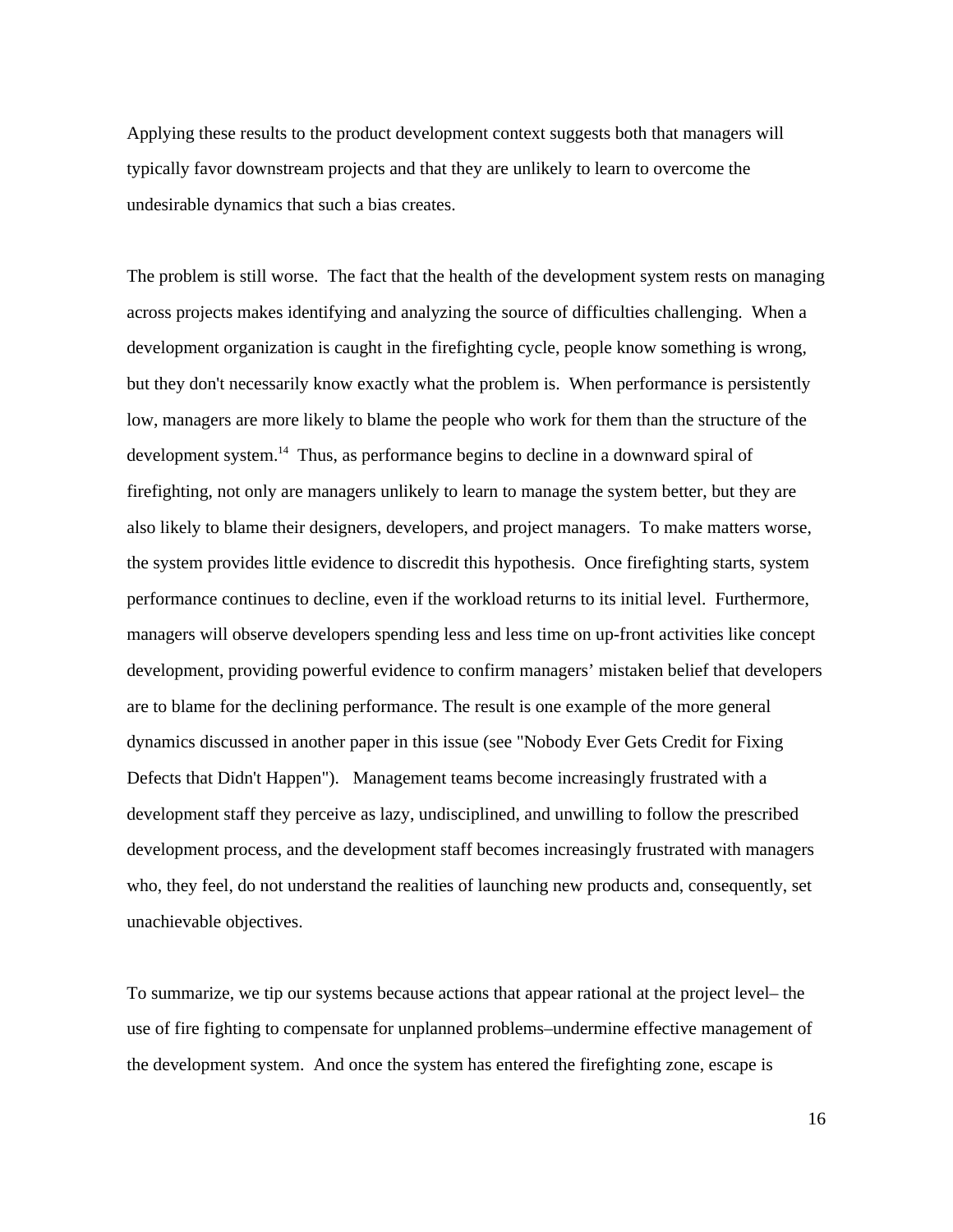difficult. The firefighting syndrome persists because few actions can push the product development system back over the tipping point into a virtuous cycle of improved process execution.

#### **IV. Policies – What to do?**

If your organization is prone to these dynamics, what actions can move you onto the virtuous side of the tipping point and eliminate the need for costly fire fighting? Most important, realize that managing such systems well doesn't come naturally. As highlighted above, the "betterbefore-worse" behavior created by fire fighting coupled with basic human tendencies and intuitions leads decision makers down the wrong path when managing complex systems like multi-project development environments. Thus, standard managerial responses such as admonitions to "do less fire fighting" or to "focus on the process, no the product" are likely to be inadequate in combating the deeply-seated conditioning created by years of operating in the firefighting mode. Fire fighting is so prevalent precisely because it comes so naturally.

Creating a fire resistant product development system thus requires more significant, permanent changes. However, these need to be executed with considerable care. Both our field data and subsequent analysis suggest that many interventions that appear to eliminate fire fighting actually have the potential to make the situation worse rather than better. Three such strategies are particularly damaging to the long run health of the development process.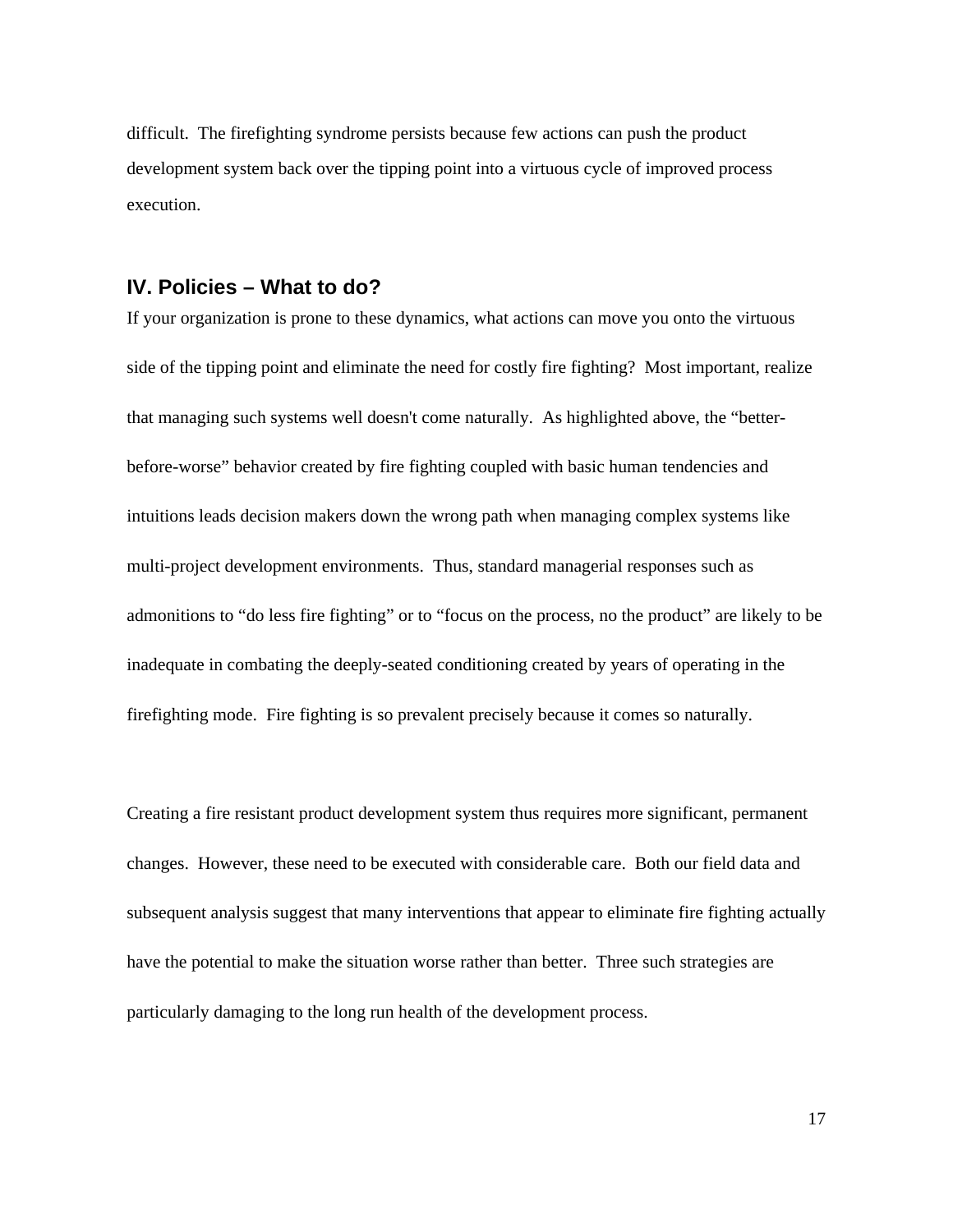First, **don't invest in new tools and processes if you're already resource-constrained**. A common reaction to the low performance created by continuous firefighting is investment in an improved set of development tools and processes. Although successful deployment of such tools would often unequivocally help the organization, they require the development of knowledge and experience. As a consequence, introducing tools actually lowers productivity in the short run while people learn and incorporate them into existing processes. Problems arise when managers ignore this worse-before-better tradeoff. Recall that in the simulation experiments shown earlier, a temporary increase in workload was sufficient to push the system over its tipping point. Introducing a new set of tools into an already over-utilized development system creates a similar set of dynamics.<sup>15</sup> The increase in workload, arising from the additional training, learning, and practice time required to use the tools proficiently, further raises resource utilization, potentially pushing the system over its tipping point. Thus, if new tools are not accompanied by a reduced workload, their introduction is likely to lead to more fire fighting and a further decline in process capability.

Second, **fixing only a fraction of the problems identified late in the development cycle does not prevent the spread of fire fighting**. A second, and often observed, approach to reducing the use of fire fighting is to fix only the "important" problems. However, although fixing a fraction of problems can lead to a short-term decrease in workload, it rarely has the desired effect in the long run.<sup>16</sup> Leaving some problems unresolved usually means that the product leaves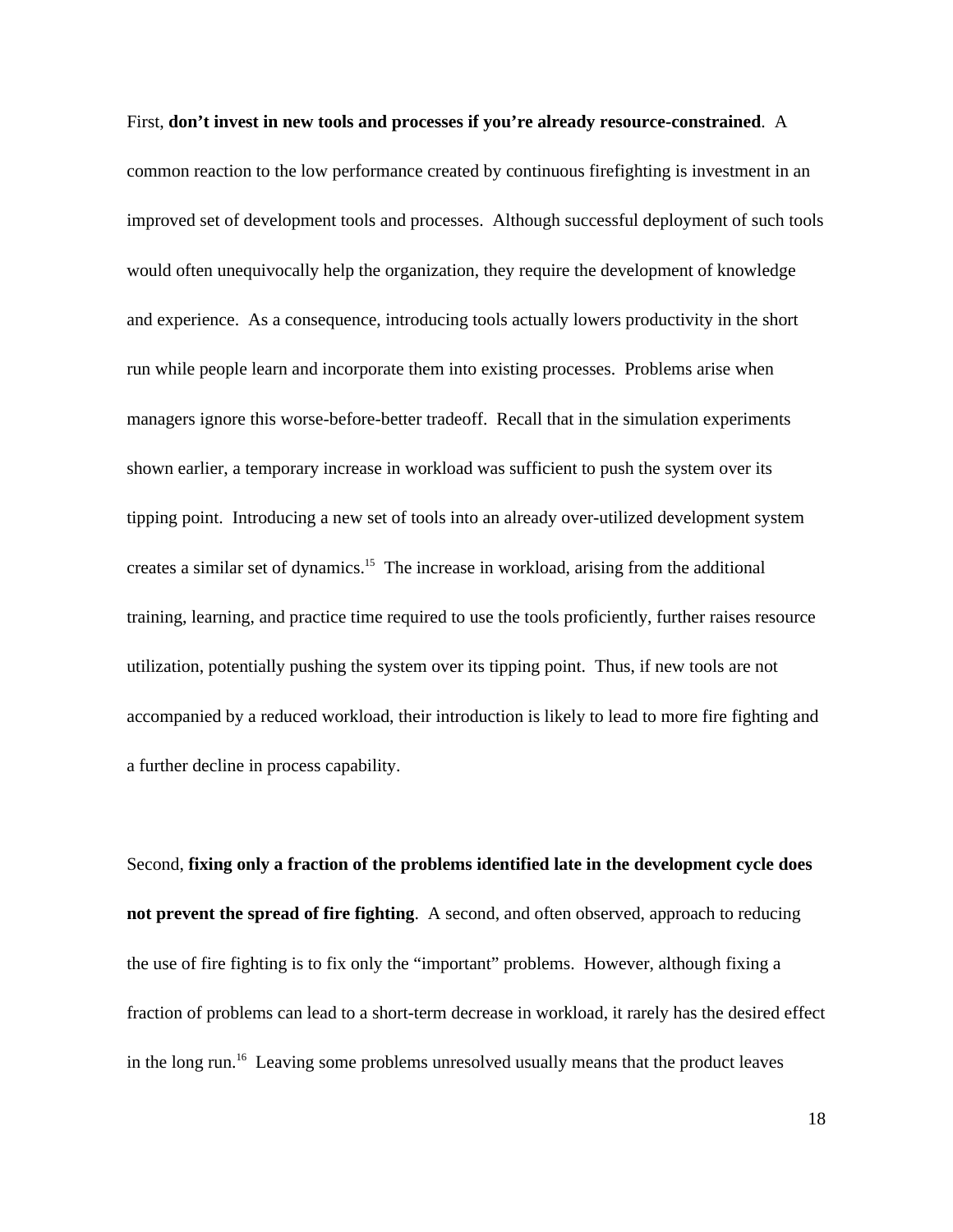customers unsatisfied, thereby increasing the pressure on the next generation of the product while simultaneously leaving even *less* time to do the up-front work that it requires. Further, and even more damaging, lower quality products can push the organization into a death spiral of declining competitiveness: low quality products generate less revenue to fund research and development, thereby limiting the ability to invest in the development of future products. Leaving defects unattended is not an effective strategy for eliminating fire fighting.

Third, **postponing problematic projects does not prevent the spread of fire fighting.** A final popular response to fire fighting is the postponement of troubled projects under the rationale that the reduced workload can be used to improve both the design of the current project (allowing it to be launched with higher quality) and next year's product concept. But because postponement does not address the root cause of over-utilized resources (postponed projects continue to consume resources until they are launched), it does little but defer the problems to the next model year. In the context of our model, this strategy amounts to doubling the quantity of outstanding downstream work in the model year following the postponement.<sup>17</sup> Having more projects in the downstream phase increases the need for fire fighting, reduces the attention to upfront work in subsequent generations, and further speeds the system's descent into low capability.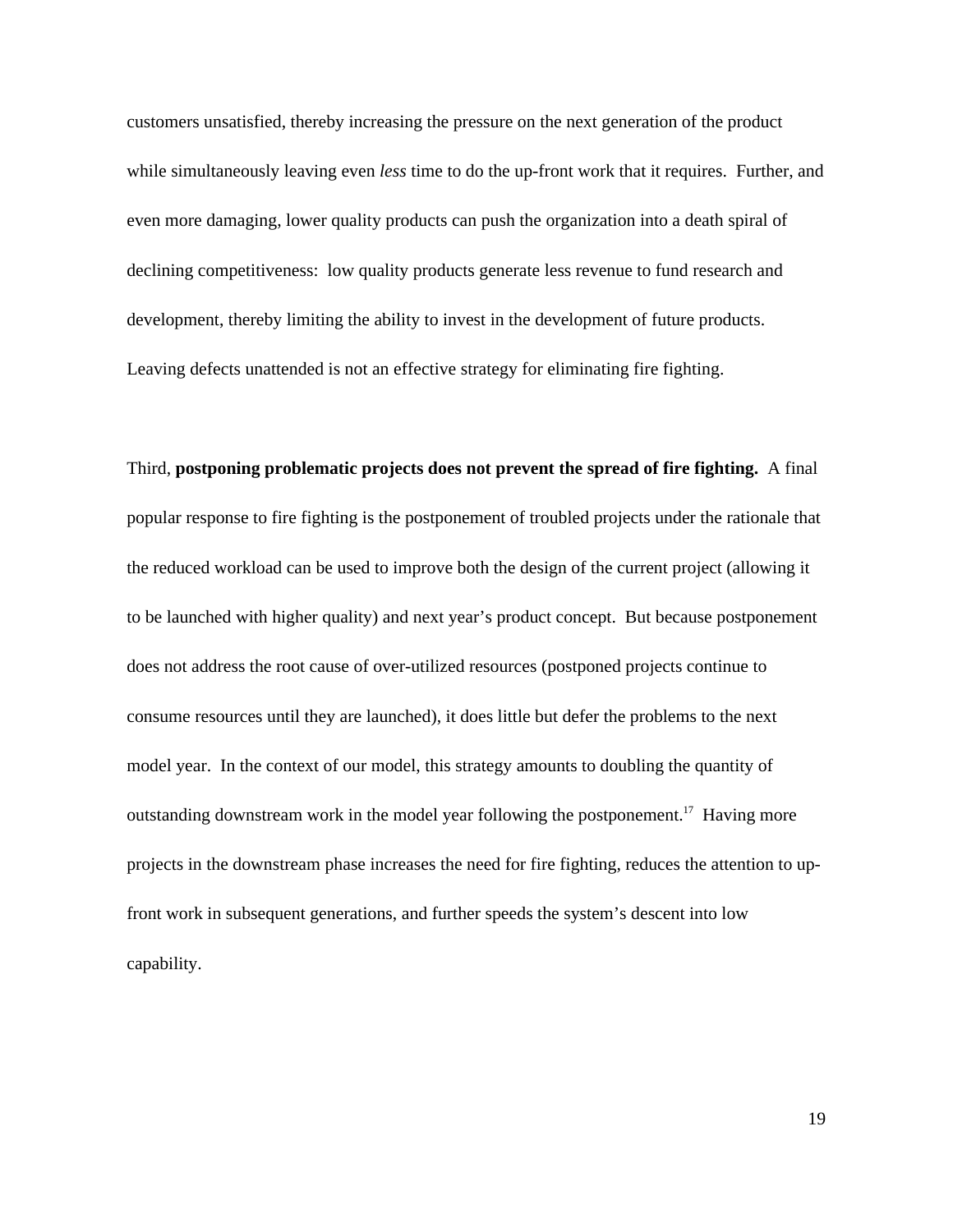Thus, as is common in complex systems, many of the policies that would seem to help alleviate a problem actually exacerbate it. The problem with each of the aforementioned approaches is that, while they address the symptoms of fire fighting, they do nothing to eliminate the root cause. Any policy targeted at eliminating fire fighting must improve the balance between the outstanding workload and the available resources. Building on our field data and subsequent analysis, we find that creating a fire resistant development system requires four complementary policies.

First, **aggregate resource planning is critical to fire prevention**. Although managers are increasingly aware that resources must be managed *across* as well as *within* projects, most development organizations work on too many projects.<sup>18</sup> As our analysis shows, when a system is consistently overloaded, fire fighting quickly becomes the development process. Thus, there is no substitute for a portfolio-level plan that matches the number of ongoing projects to available development resources. Further, the existence of a tipping point implies that slack resources provide a valuable buffer against the uncertainties inherent in new product development. Thus, to prevent fire fighting, the aggregate project plan should allow for uncertainty by maintaining a reserve of unassigned resources. Managers that attempt to utilize fully their development resources are virtually guaranteed to spend much of their time engaged in fire fighting.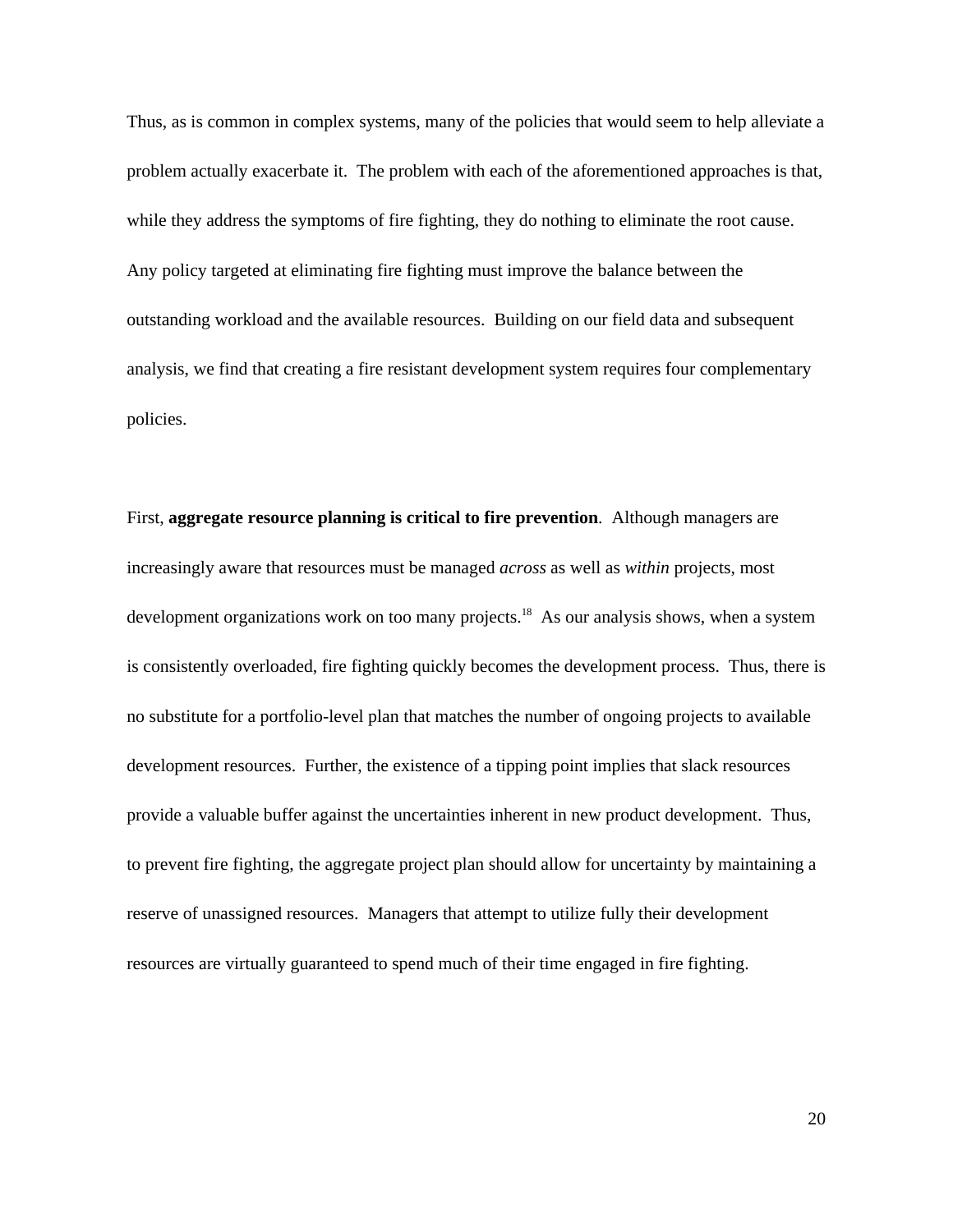Second**, cancel projects with inadequate concepts before they reach the design phase.** While necessary, aggregate resource planning is insufficient to prevent the spread of fire fighting. As discussed above, even a single troubled project, if it draws resources dedicated to other projects, can push the system over its tipping point. Thus, beyond improving the resource planning process, preventing fire fighting also requires minimizing the chance that troubled projects actually reach the downstream phases of the development cycle. The key is to cancel projects *early,* before they have tipped the system. Canceling a troubled project shortly before its scheduled launch means that an organization pays all of the costs of fire fighting and receives none of the benefit of canceling. Our simulation experiments suggest that an aggressive policy of canceling those projects with inadequately developed concepts before they enter the design phase is very effective in preventing fire fighting.<sup>19</sup>

Third**, when a project does experience trouble in the later phases of the development cycle, don't try to "catch up"-- revisit the product plan instead**. Although it can clearly be minimized, the late discovery of some errors is inevitable when developing products with new technologies for new markets. These problems, if they are to be solved, constitute temporary increases in resource requirements with the potential to push the system over the tipping point. Unfortunately, in the organizations we studied, managers rarely accounted for these contingencies in the resource planning process. Despite the fact that such problems often required significant allocations of resources not captured in the initial aggregate resource plan, managers rarely updated their plans when troubles arose, implicitly assuming (as was the case in Project X) that they could "catch up" by just "working a little harder" or "squeezing a little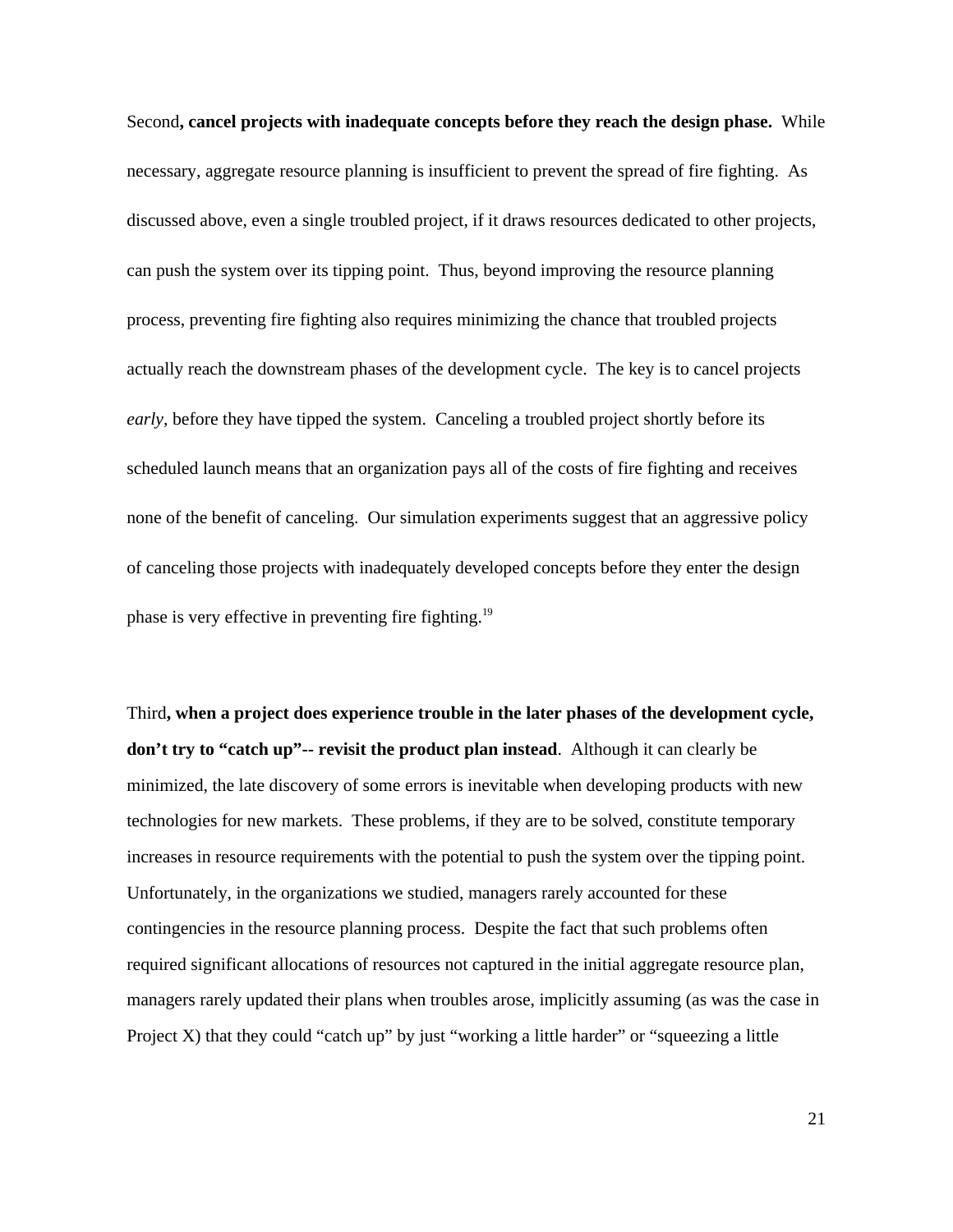more." Yet, this was rarely (if ever) the case. Instead, resources were stolen from other projects in the earlier stages of the development process, trapping the development system in the firefighting syndrome. For example, despite the fact that the late discovery of defects in Project X required substantial engineering resources be pulled off other projects, the schedules for those other projects were not changed. As a consequence, those later projects were also moved to the design phase with inadequately specified concepts, creating the need for further fire fighting and, thereby, perpetuating the cycle

Thus, if a significant problem does arise late in the development cycle, ensuring that fire fighting does not spread from the troubled project to the rest of the portfolio requires that managers revisit the plans for *all* of the projects currently in progress. If for example, a given project requires three months of additional work, then the product plan must be updated to reflect the fact that those people working on the project will not be available for another three months. In our model, such a strategy amounts to either extending the model year whenever a product gets in trouble or simply skipping a model year altogether. In either case, the effective reduction in workload stabilizes the system and prevents the fire fighting required by the troubled project from spreading to the rest of the development system.

Finally, **don't reward developers for being good fire fighters**. As discussed in the introduction, many managers we interviewed came to view their ability to fight fires as an important source of competitive advantage. Not surprisingly, many organizations reward and promote engineers based on their ability to save troubled projects. Consider, for example, one senior manager's reflection on how developers in his organizations were rewarded:

Occasionally there is a superstar of an engineer or a manager that can take one of these late changes and run through the gauntlet of all the possible ways that it could screw up and make it a success. And then we make a hero out of that person. And everybody else who wants to be a hero says "Oh, that is what is valued around here." It is not valued to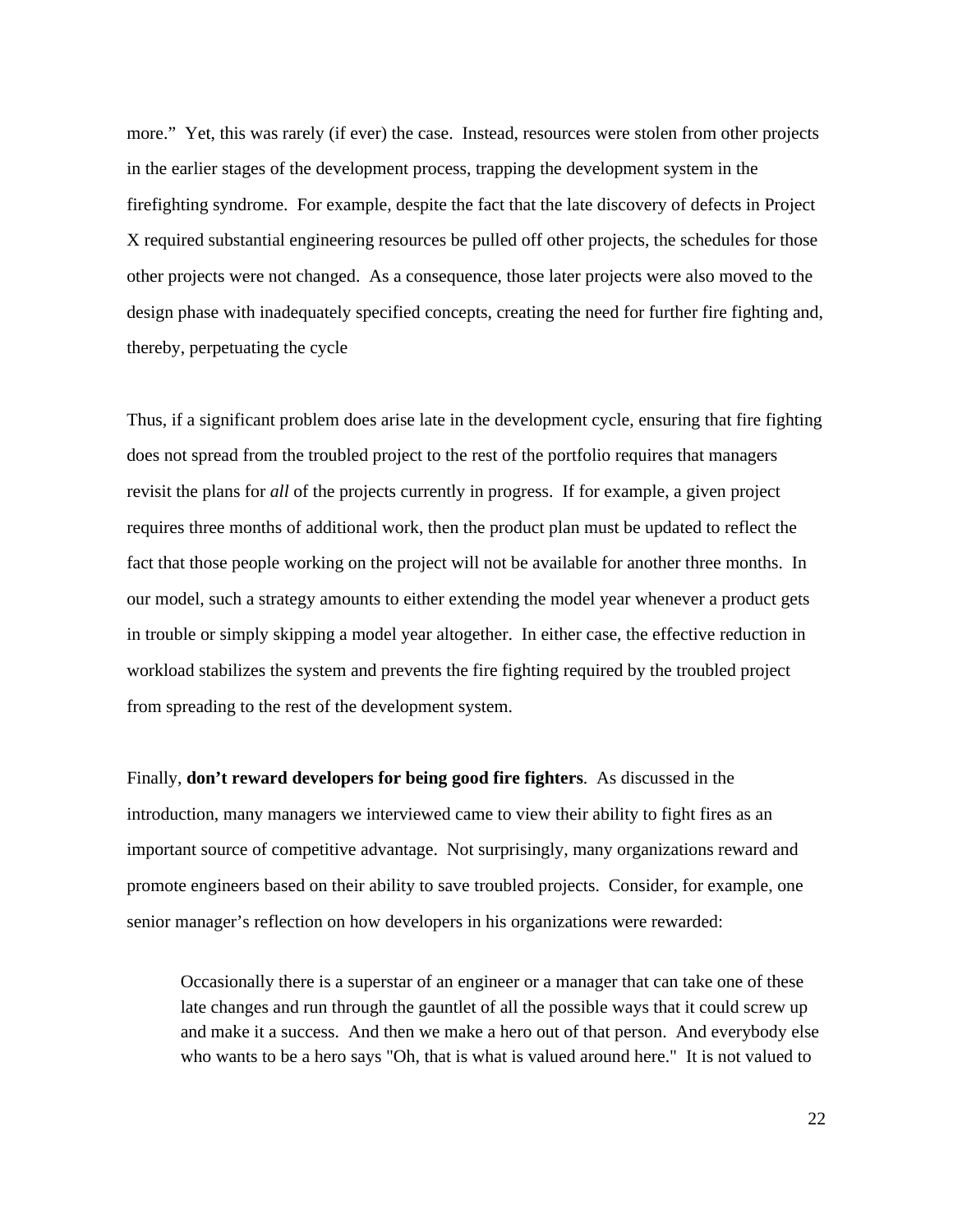do the routine work months in advance and do the testing and eliminate all the problems before they become problems. What is valued is being able to make a change in the last minute and ramrod it through.

Thus, to be successful, improvements in the resource planning process require complementary changes to the incentive and reward systems. While a number of changes are possible, perhaps the most important one is to simply not let project leaders jump into projects with the hope of saving them at the last minute. As the quote highlights, allowing managers to "save" troubled projects, and therefore receive accolades and benefits, creates a situation in which, for those interested in advancement, there is little incentive to execute a project properly from start to finish. While allowing such heroics may help in the short run, the long run health of the development system is better served by not rewarding them.

There are, of course, major challenges associated with implementing these changes. First, it is clear both from the field studies on which this paper is based and from other studies reported in the product development literature that admonitions to "do fewer projects" and "cancel more," though often heard in R&D organizations, rarely if ever have appreciable impact. Although people may understand and subscribe to these ideas at an abstract level, when decisions concerning specific projects must be made on a day-to-day basis, these general guidelines are simply inadequate to combat the deeply seated cognitive biases created by experience uninformed by a structural understanding of the multi-project development system. Recall the first set of simulations. In the first model year, the system ably accommodates an increased workload (even one that pushes the system beyond the tipping point), delivering the additional work with high quality. A manager making such a decision receives powerful and salient feedback that working a little harder was a good thing to do. Unfortunately, the short-run gain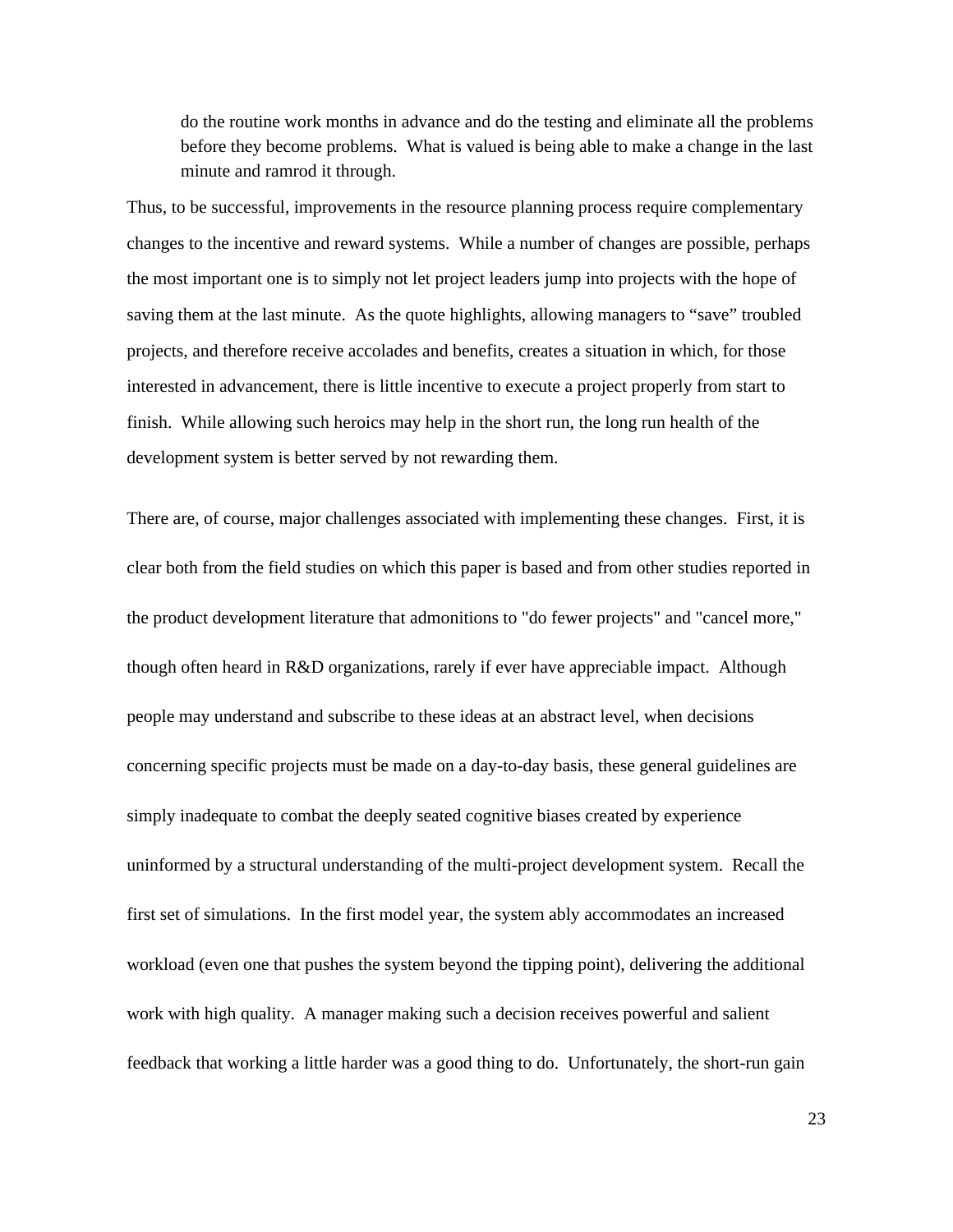comes at the expense of long-run performance. In subsequent model years, performance can progressively decline—even though workload returns to normal. Because the decline in performance occurs only with a significant delay, it is less likely to be associated with the earlier increase in workload in any manager's mind. This creates a strong belief that they can always "do just a little more."

Second, even if managers seek to rebalance resources with the workload, another problem arises: Nobody likes having her project canceled or postponed. Developers and project managers are rewarded for delivering projects, not for canceling them. During project reviews there is a strong tendency to overstate the level of project completion and understate the remaining resource requirements. Managers don't always receive accurate information concerning the state of projects in the pipeline, thus creating additional uncertainty and further reducing the likelihood that they will take the difficult step of canceling projects.

Given the strength of managers' biases and the incentives facing project managers, we believe that a particularly strict and inflexible version of the cancellation policy offers the highest potential to produce significant improvement in product development. Specifically, we propose that managers establish a strict policy of allowing only a fixed number of projects into the detailed design phase and, more important, uphold a strict policy of canceling projects with unfinished concept development work.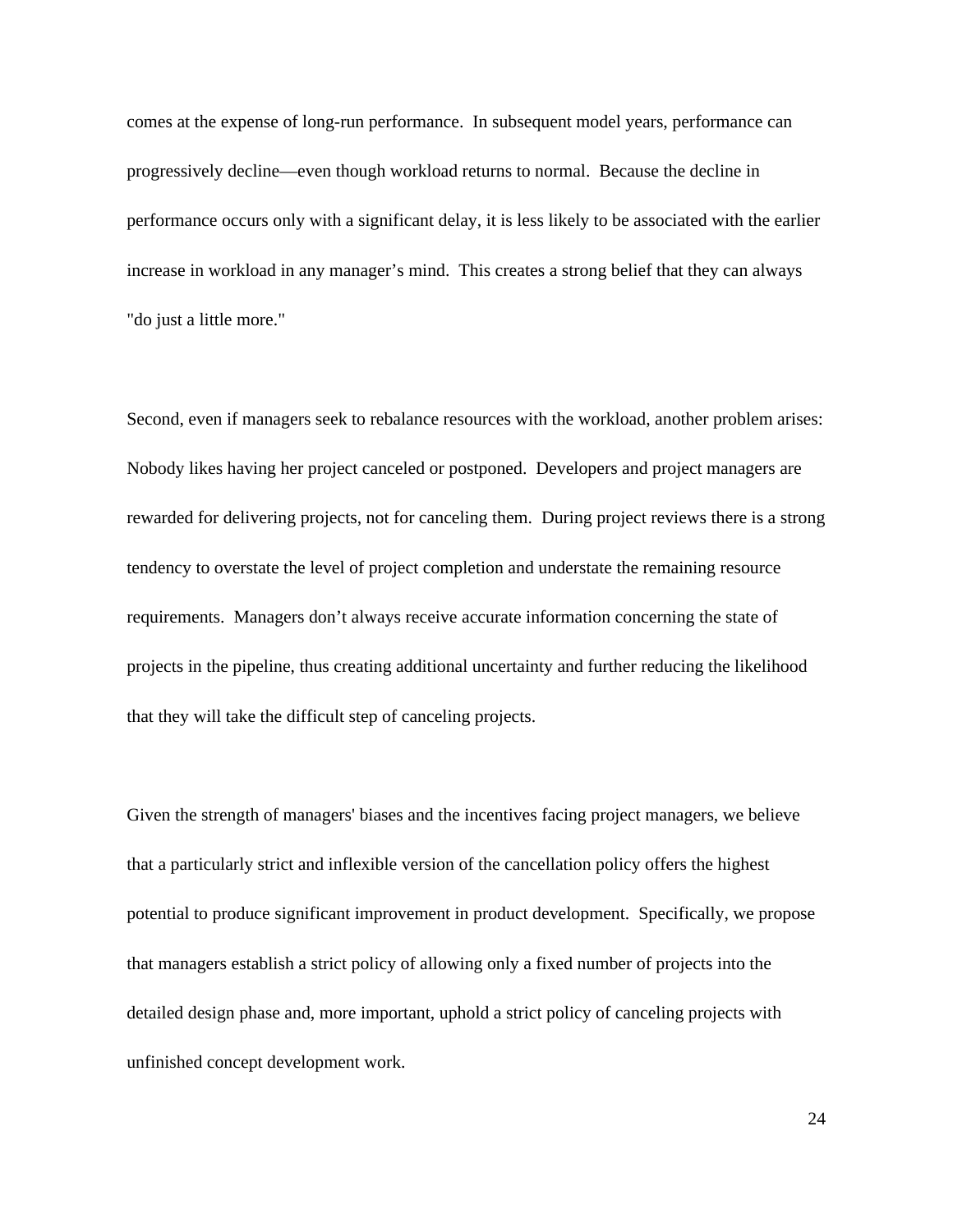Why might such draconian measures be needed to produce the desired outcome? First, recognize that no development system can produce beyond its steady state capacity for very long. Thus, organizations cancel and postpone projects all the time, but usually only after such projects have consumed substantial resources, thus making these interventions ineffective in eliminating the spread of fire fighting. Implementing such a policy puts a decision that is normally made implicitly and with little forethought –through the day to day actions of developers and project leaders–under the explicit control of managers. Second, as previously highlighted, the psychological biases, institutional structures, and incentive schemes that create the pathologies we studied here are deeply ingrained and unlikely to change easily. A more flexible version of the cancellation policy is subject to modifications by managers that would erode its efficacy over time. If managers are given discretion to increase the number of projects, they are likely to use it, thus putting the system in the undesirable situation from which it started.

Furthermore, such a policy gives both developers and managers a strong incentive to develop competence in evaluating projects mid-cycle and performing thorough up-front work. There is an additional reason, so far not discussed, why organizations may often fail to do up-front work: They may not know how. Organizations that do not invest in up-front activities are unlikely ever to develop significant competence in executing them. Thus, the decision to change the balance of resources not only necessitates reducing the number of projects; it may also require a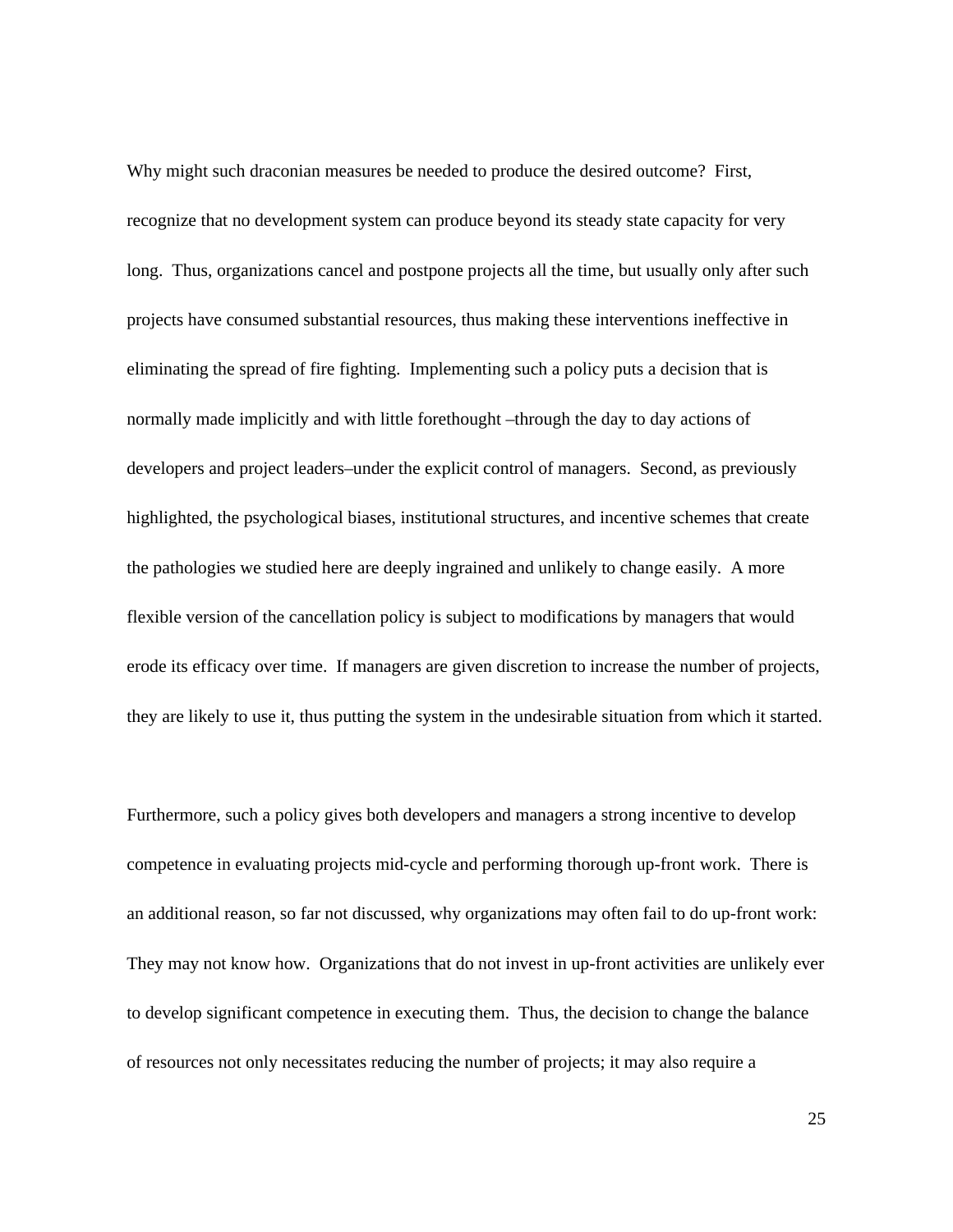significant investment in learning. Individual managers and project leaders are unlikely to make such investments for fear of incurring the inevitable but temporary decline in performance. More senior managers may be unable to create incentives for people to undertake such learning activities.

We believe the policy we propose has the potential for reversing many of the feedbacks that otherwise work against higher performance. Managers required to cancel projects on an annual basis will need defensible criteria for doing so. Project managers will soon learn that, to survive the cut, they must demonstrate the likelihood that their project will succeed. In contrast to the situations we have observed, in which there are few incentives to do up-front work, in a world where some projects are *always* canceled before entering the design phase, project managers face strong incentives to invest in early phase activities and develop clever ways to demonstrate the efficacy of a proposed product far in advance of its detailed design. Similarly, while project managers often portray their projects in the kindest light, more senior managers, if they are required to cancel a certain number of projects, will also have a powerful incentive to develop more objective methods of determining which projects are allowed to proceed into the detailed design phase.

What do these suggested policies mean for Project  $X$ ? First, given its late start, managers probably should not have agreed to undertake Project  $X$  in the first place. Without adequate time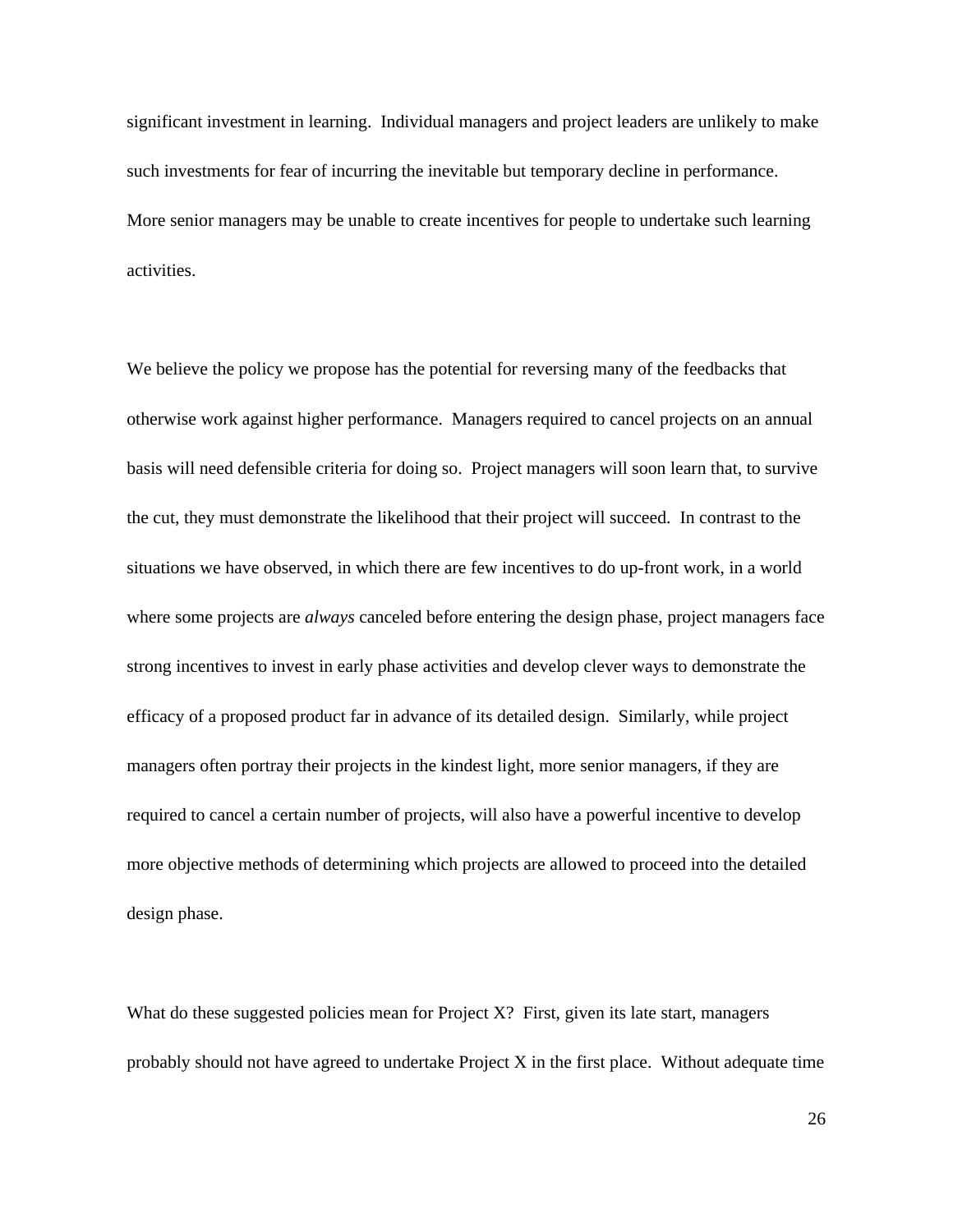to proceed through the concept development phase, Project X was almost guaranteed to experience serious difficulties during the design and testing phase. Second, when those problems were revealed by early prototypes, Project X probably should have been canceled. By continuing the project despite outstanding issues that required significant additional resources, managers put the entire product plan at risk. Finally, given that it did proceed, despite its major problems, managers should have revisited the product plan and adjusted the schedules for the other projects in the pipeline that were not receiving attention due to the fire fighting required by Project X.

Admittedly, the implications for Project X are grim. When faced with an urgent market need, the company's most talented developers are usually willing to give it their best shot. But, that is precisely why avoiding situations like Project X requires policies that both prevent projects from getting in trouble in the first place and, when they do experience difficulties, ensure the cure is not worse than the disease. Only by vigilantly managing the balance between work and resources will organizations be able to prevent widespread fire fighting and maintain the longterm health of their product development systems.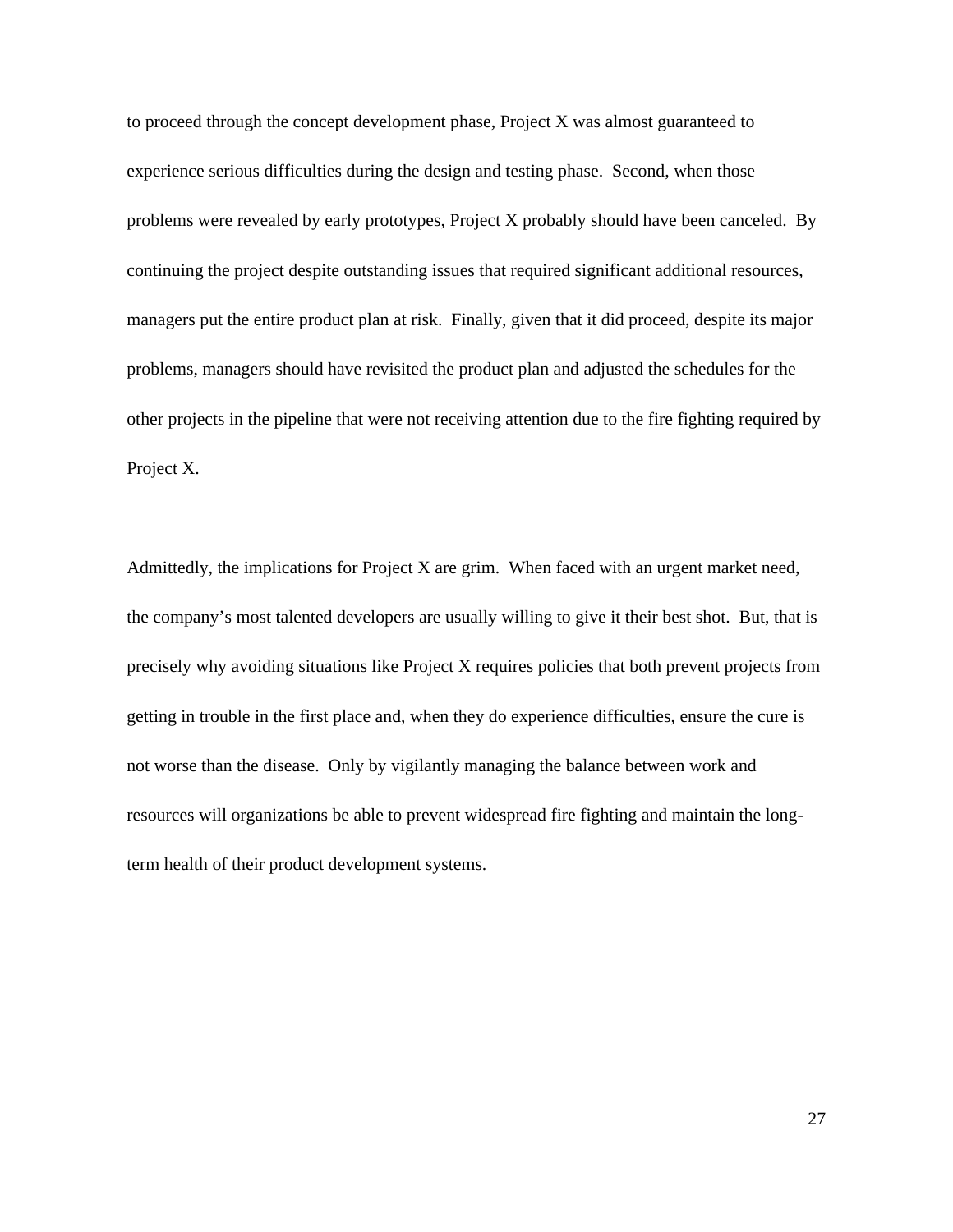<sup>1</sup> For example, see:

 $\overline{a}$ 

R.G. Cooper (1993), *Winning at New Products*. Reading, MA: Addison Wesley;

- S. Wheelwright and K. Clark (1995), *Leading Product Development.* The Free Press: New York, NY;
- K. Ulrich and S. Eppinger (1995), *Product Design and Development*. McGraw-Hill Inc.: New York, NY.

<sup>2</sup> See for example:

- A. Griffin (1997), PDMA Research on New Product Development Practices: Updating Trends and Benchmarking Best Practices. *Journal of Product Innovation Management 14*: 429-458;
- P. O'Connor (1994), From Experience: Implementing a Stage-Gate Process: A Multi-Company Perspective. *Journal of Product Innovation Management 11*: 183-200.
- <sup>3</sup>. For summaries of these case studies see:
	- E. Keating and R. Oliva (2000), A Dynamic Theory of Sustaining Process Improvement Teams in Product Development. In: *Advances in Interdisciplinary Studies of Teams* , Beyerlein, M. and D. Johnson (eds), Greenwhich, CT: JAI Press;
	- R. Oliva, S. Rockart, and J. Sterman (1998), Managing multiple improvement efforts: Lessons from a semiconductor manufacturing site. In: *Advances in the Management of Organizational Quality*. Fedor, D. and S. Ghosh (eds.). Greenwich, CT: JAI Press. Pp. 1-55; and
	- N.P. Repenning and J.D. Sterman (2000), Getting quality the old-fashioned way: Selfconfirming attributions in the dynamics of process improvement. In: *Improving Research in Total Quality Management.* R. Scott & R. Cole (eds). Newbury Park, CA: Sage. pp. 201-235.
- 4 . Documentation on the "launch reports" can be found in: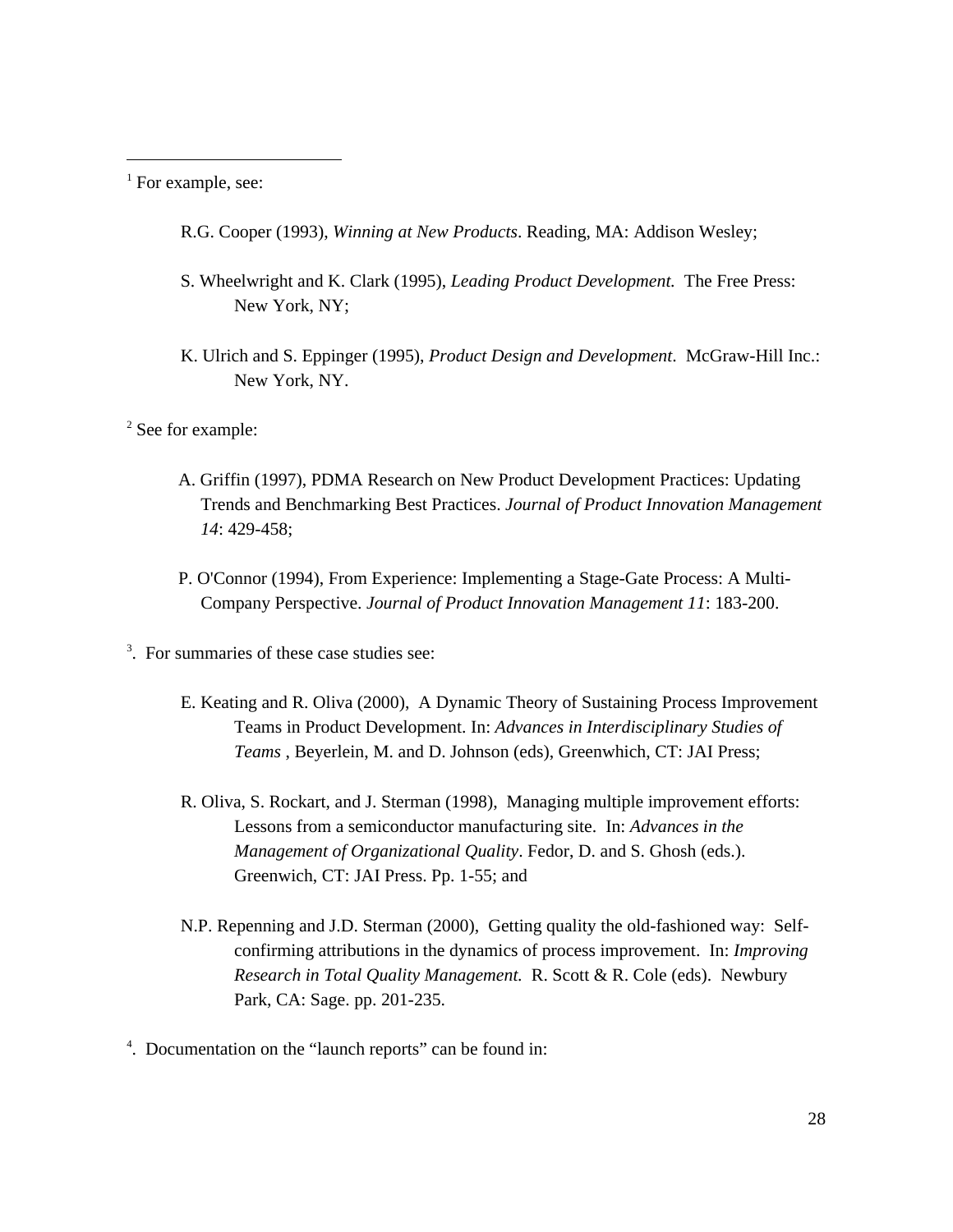- C. Morrison, (2000), *Product development process assessment.* Unpublished M.Sc. thesis, Massachusetts Institute of Technology.
- M. Vander de Wel, (2001). *Product development process assessment.* Unpublished M.Sc. thesis, Massachusetts Institute of Technology.
- 5 . Formal models can be found in:

- Repenning, N.P. (2000), "A dynamic model of resource allocation in multi-project research and development systems." *System Dynamics Review*, 16 (3), 173-212.
- Black, L.J. and N.P. Repenning (2001), "Why firefighting is never enough: preserving high quality product development." *System Dynamics Review*, 17 (1): 33-62.
- Repenning, N. (forthcoming), "Understanding Fire Fighting in New Product Development." *Journal of Product Innovation Management*
- Pilon, K. and G. Herweg (2001), *System dynamics modeling for the exploration of manpower project staffing decisions in the context of a multi-project enterprise.* Unpublished M.Sc. thesis, Massachusetts Institute of Technology.
- <sup>6</sup>. Repenning (2000), op. cit.; Black and Repenning (2001), op. cit.; Repenning (forthcoming), op. Cit.; and K. Pilon and G. Herweg (2001), op.cit.
- $7$ . See for example Pilon and Herweg (2001), op.cit.
- <sup>8</sup> Unfortunately, according to Cooper and Kleinschmidt (1987), these up-front tasks are often skipped. See Cooper, R.G. and Kleinschmidt, E.J. (1987), "New Products: What separates winners from losers." *Journal of Product Innovation Management* 4(3): 169- 184.
- <sup>9</sup> The importance of concept development for the success of the product development process is stressed by Cooper (1993), op.cit. Also, this observation is supported by empirical studies: Cooper, R.G. and Kleinschmidt, E.J. (1986) "An Investigation into the New Product Process: Steps, Deficiencies and Impact." *Journal of Product Innovation Management* 3: 71-85.